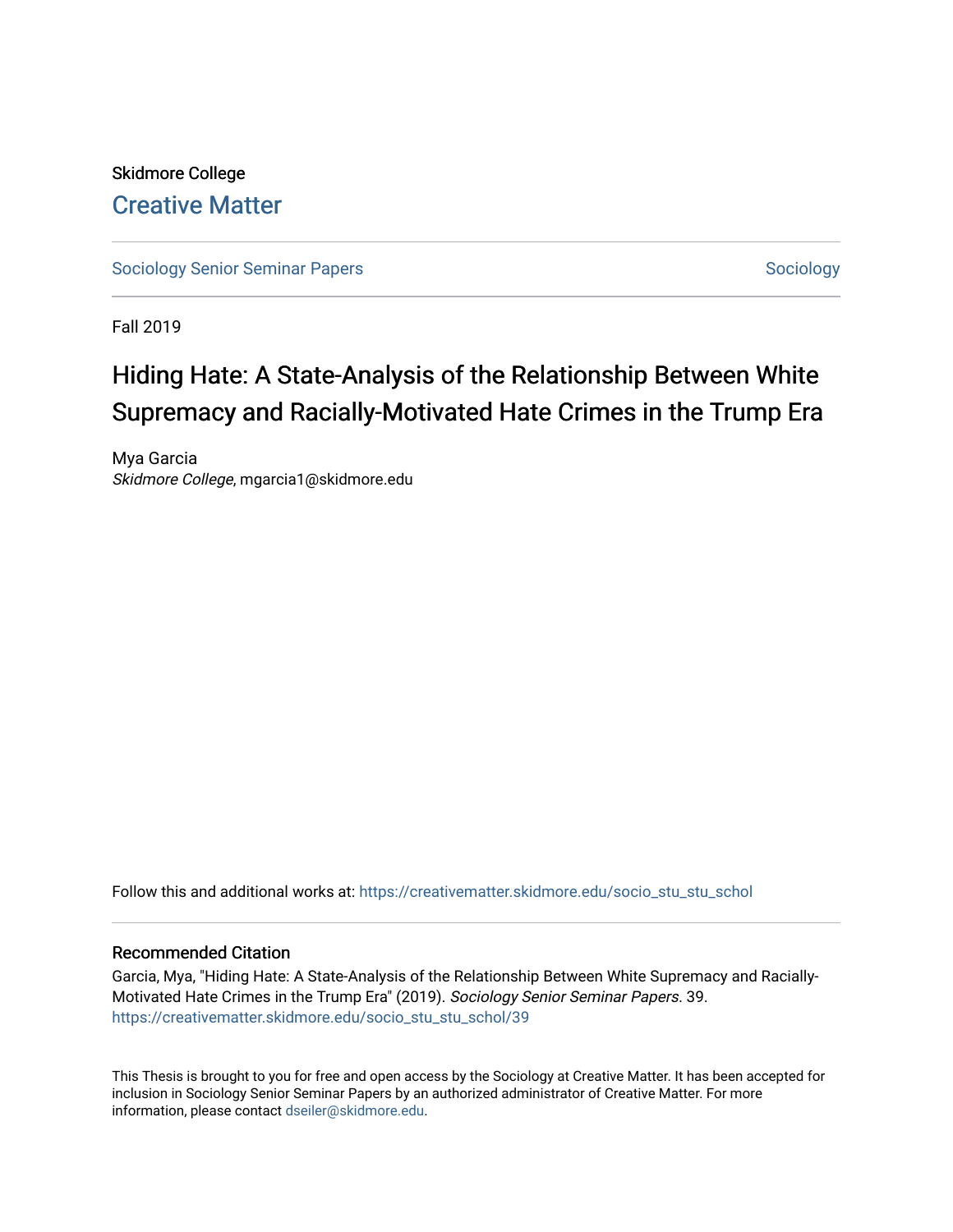Running Head = Hiding Hate

# **Hiding Hate:**

# **A State-Analysis of the Relationship Between White Supremacy and Racially-Motivated**

**Hate Crimes in the Trump Era\***

Mya Garcia

Skidmore College

Word Count =  $6362$ 

\*Please direct all correspondence to: Mya Garcia, 815 N Broadway, [mgarcia1@skidmore.edu](mailto:mgarcia1@skidmore.edu) I would like to thank Professors Catherine Berheide and Andrew Lindner for their guidance and support throughout this semester. I would also like to thank anyone I ranted about this project to, including but not limited to my mom, my housemates, my friends, and my cat, Bradley.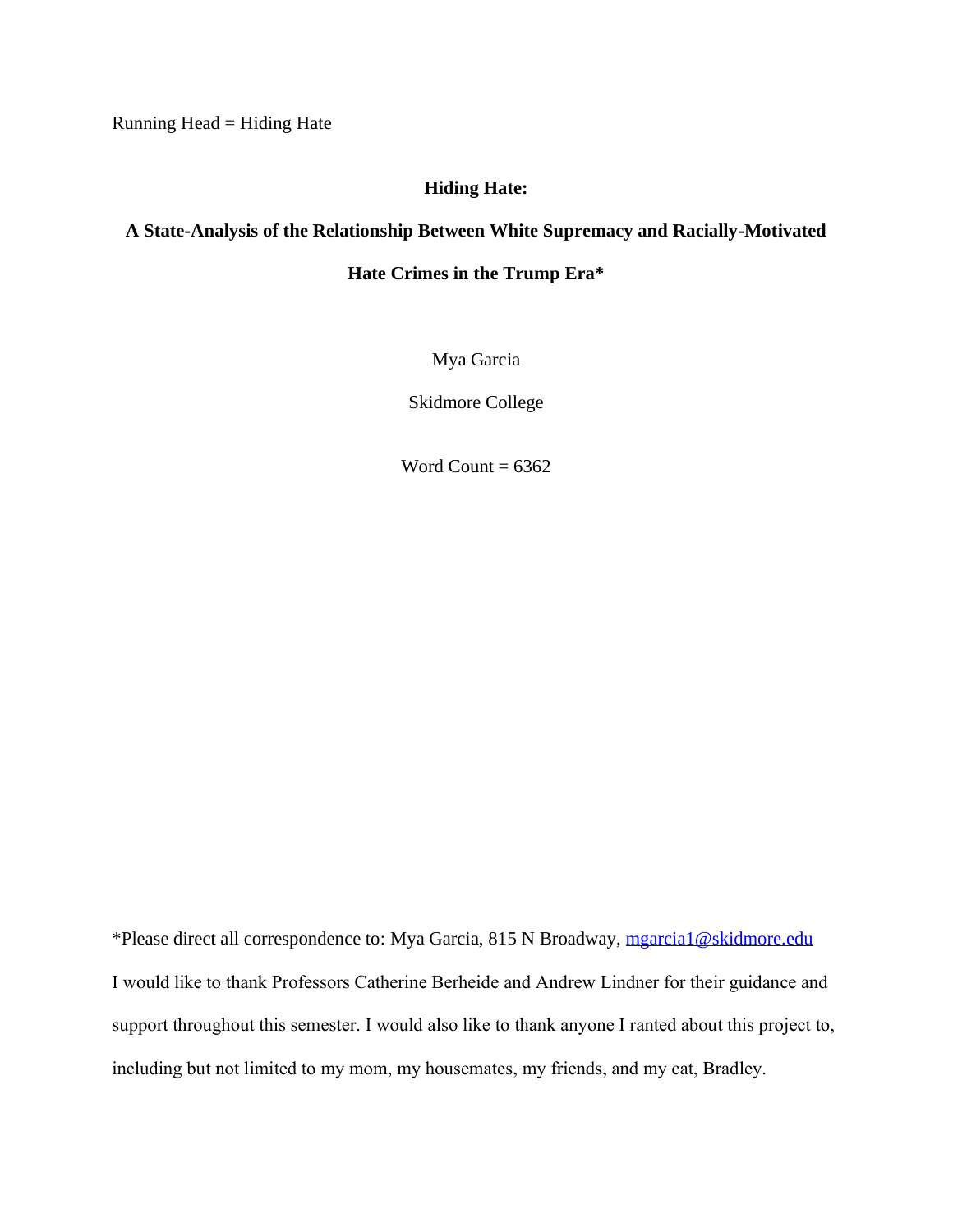# Hiding Hate

# ABSTRACT

Is support for Donald Trump correlated with hate? This state-analysis examines the relationship between Donald Trump's White supremacist rhetoric and rates of racially-motivated hate crimes. This study argues that Trump's rhetoric was connected to his votes and that those who voted for him agree with and adopted this rhetoric. Further, this study hypothesizes that the increase in support for White Supremacist rhetoric leads to an increase of racially-motivated hate crimes. Using the 2016 U.S. Presidential election results, the FBI's 2017 Annual Report of Hate Crime Statistics, and the 2017 American Community Survey (*N =* 50), this study proposes that the higher a state's percentage of votes for Trump in 2016, the higher a state's rate of racially motivated hate crimes per capita. The results of the data support the opposite—that is, higher levels of support for Trump correlate to lower levels of hate crime rates. This study ends by discussing the effects of reporting and underreporting on these data, and proposes that what this study found is not that Trump states have less racially-motivated hate crimes, but rather that Trump states are underreporting hate crimes overall.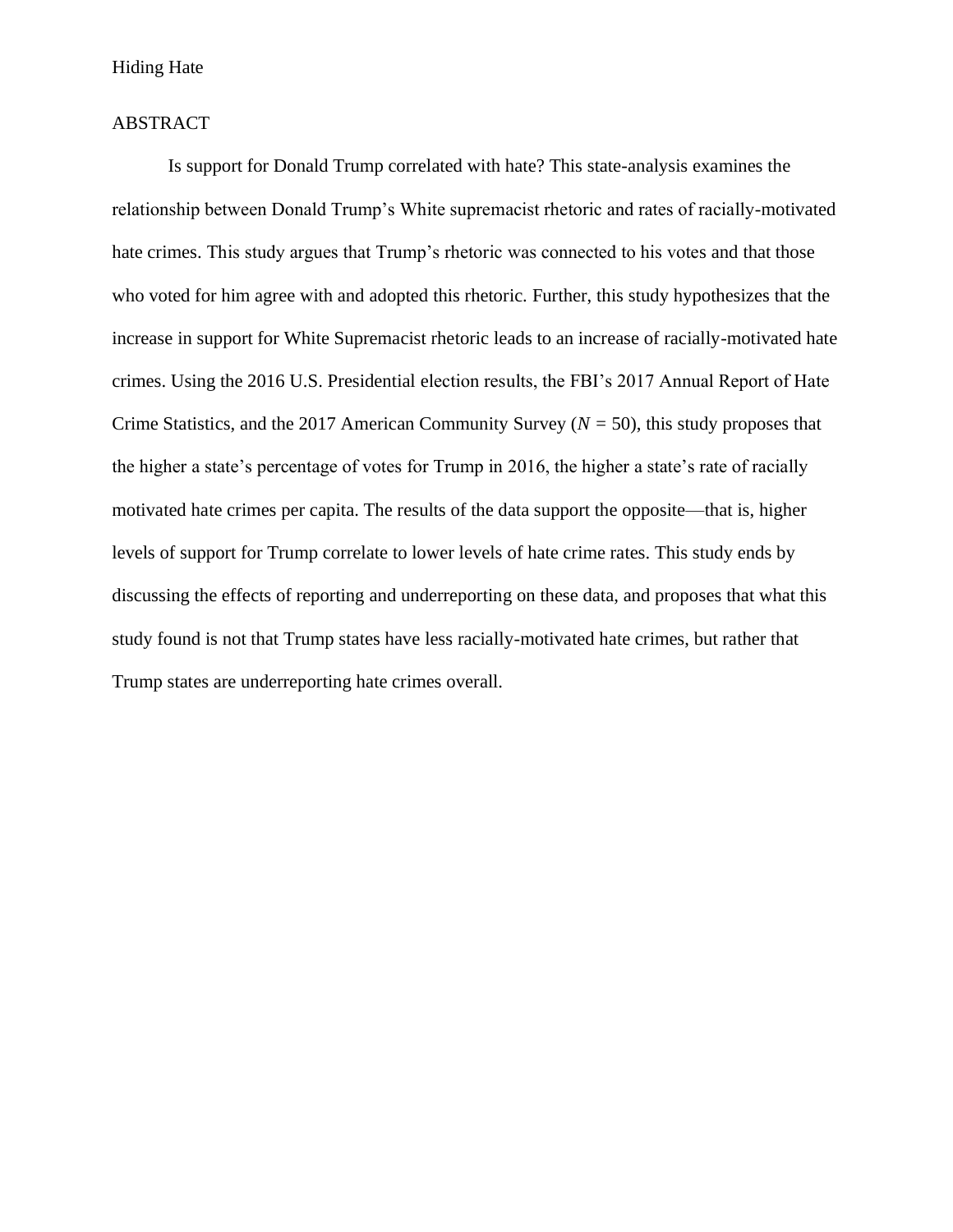# Hiding Hate

The United States claims to strongly value freedom for all and to be the land of opportunity. Our 1st Amendment grants us freedom of speech, allowing us to express our beliefs freely and wholly. As a result, we have a message in our culture stating that we need to respect everyone's opinions, no matter the content of said opinions, as it is a fundamental right. But what if one's belief is that Whites are superior to all beings and that all other races should be subordinated or even eradicated? What if the idea is that homosexuality ought to be punishable by death? What if one's ideology is completely filled with hate for a group? Should we blindly respect their opinion for the sake of freedom? Is that truly freedom for all?

Since the campaign and election of Donald Trump, we have seen an increase in bigoted rhetoric and have come to see it as a normalized phenomenon. As a result, we have seen an increase in racial threat and racial animosity among his supporters, which studies show are strongly correlated to hate crimes (Cunningham 2018; Durso and Jacobs 2013; Klein and Allison 2018; Lyons 2008; McVeigh and Cunningham 2012; Perry and Blazak 2009; Powers and Socia 2019; Sweeny and Perliger 2018). Trump and his rhetoric are not so powerful that he converted open-minded and tolerant people into right-wing extremists—hate will not go away when Trump's presidency ends. Further, we cannot credit Trump for the invention of White Supremacy. Rather, Trump and his rhetoric have helped cultivate and develop this racial threat and animosity. His White supremacist rhetoric has renormalized the phenomena of blatant racism in the U.S. The racial threat and animosity that he brought about in people and normalized will prevail long after he leaves office. These phenomena should not be brushed off as mere differences of opinion, though, as this level of hate and fear leads to severe consequences (quite literally). I want to study the link between Trump and hate in the U.S. in order to show the reality of the tangible harm that words and ideologies can cause.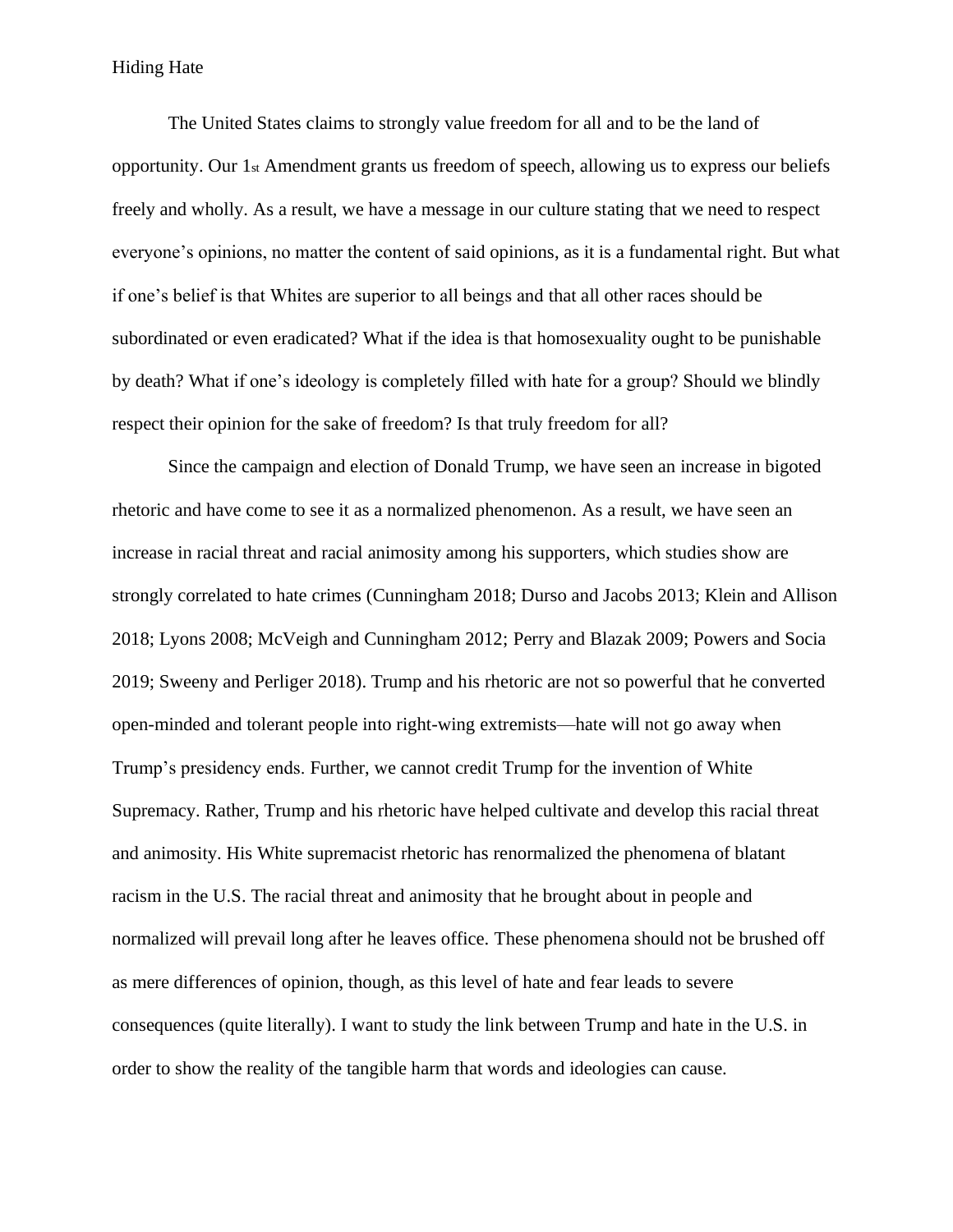Trump and his rhetoric have caused an increase of people feeling comfortable being open about their hate. Trump inspires people like him to "tell it like it really is," therefore spreading and normalizing white supremacist and bigoted thought. I want to analyze how this relates to the rate of racially-motivated hate crimes in the U.S. Has the U.S. seen an increase in hate crimes since Trump started campaigning? If so, can this trend be generalized towards the nation, or does it vary by state? I hypothesize that the greater the percentage of votes a state had for Trump in the 2016 election, the greater the rate of racially-motivated hate crimes (RMHCs) per capita in a state.

# THEORETICAL FRAMEWORK

This study utilizes Group Threat Theory. Specifically, this study focuses on a subset of this theory, namely Racial Group Threat Theory, or simply, Racial Threat. Group Threat arises when the population of a minority group increases, and the dominant group feels their social position is threatened. More specifically, Racial Threat arises when the population of people of color (POC) increases, and as a result, White people feel as though their group position is threatened (Blumer 1958). With this theory in mind, I argue that Trump's widespread White Supremacist rhetoric inspired a rise in Racial Threat among his supporters and among White America. I hypothesize that this rise in Racial Threat has led to a correlation between support for Trump and racially-motivated hate crimes in the U.S. since the beginning of his campaign in 2015.

#### LITERATURE REVIEW

Has the increase in normalized White Supremacist rhetoric since the Trump campaign caused an increase in RMHCs in the U.S.? White supremacy and bigotry are not new phenomena, and hate crimes are not a recent development—the two have a long history.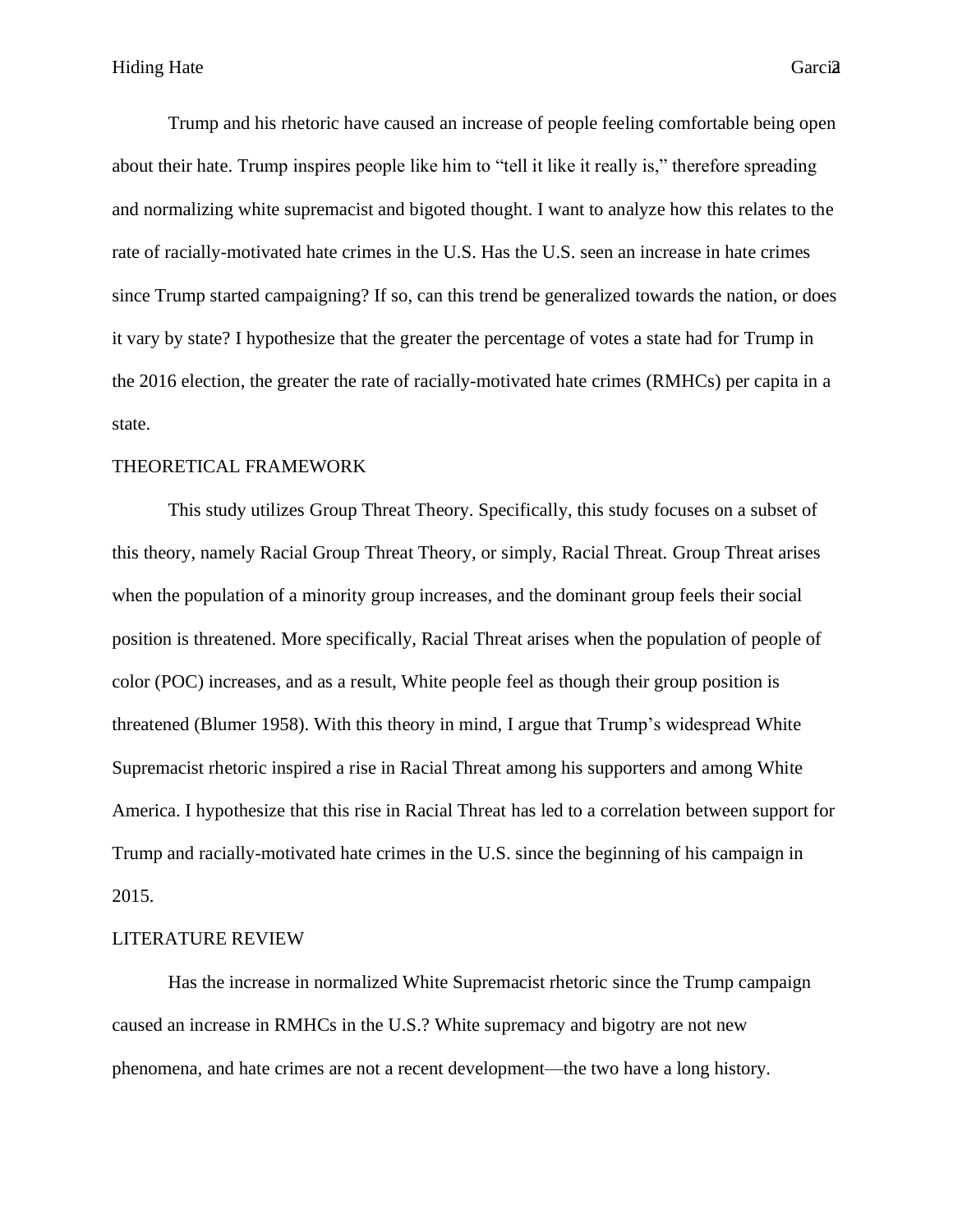Literature shows that hate crimes and bigotry are inextricably linked. Even when there is no premeditation for hate crimes, and when the crime is completely spontaneous, who the offender decides to kill is subject to their visible identities being what makes them a target (Messner, McHugh, and Felson 2004; Sweeney and Perliger 2018). In the case of racially-motivated hate crimes, White supremacy is integral to the motivation behind hate crimes. White supremacy and bigotry lead to racial threat and racial animosity, which can last decades. Studies have shown that regions with a history of White Supremacy, for example, regions with historically high KKK activity, are still affected by this activity today (McVeigh and Cunningham 2012). There are several themes rooted in history and intergroup relations that help us better understand hate crimes, and especially hate crimes as they occur in the modern context.

# *The Adversary Effect, Racial Animosity, and Racial Threat*

The adversary effect, racial animosity, and racial threat are three phenomena that are very difficult to separate, and are further complicated by intergroup racial dynamics. The adversary effect is the phenomenon of a perpetrator of any form of crime using more severe or fatal techniques when attacking a victim based on how dangerous they perceive their victim to be. In other words, there is a positive relationship between the perceived danger or threat of the victim and the severity of the attack (Powers and Socia 2019). This effect is often found in incidents of hate crime, and largely affects the severity of attacks against People of Color (POC). Anti-Black hate groups promote the stereotype that Blacks are violent and criminals, and do so in order to recruit, and to establish as well as maintain group cohesion (Durso and Jacobs 2013). This, along with the way in which POC are portrayed in the media, instills an implicit bias in most people that POC are dangerous, and as a result, POC are more subject to being victims of severe hate crimes due to the adversary effect (Powers and Socia 2019).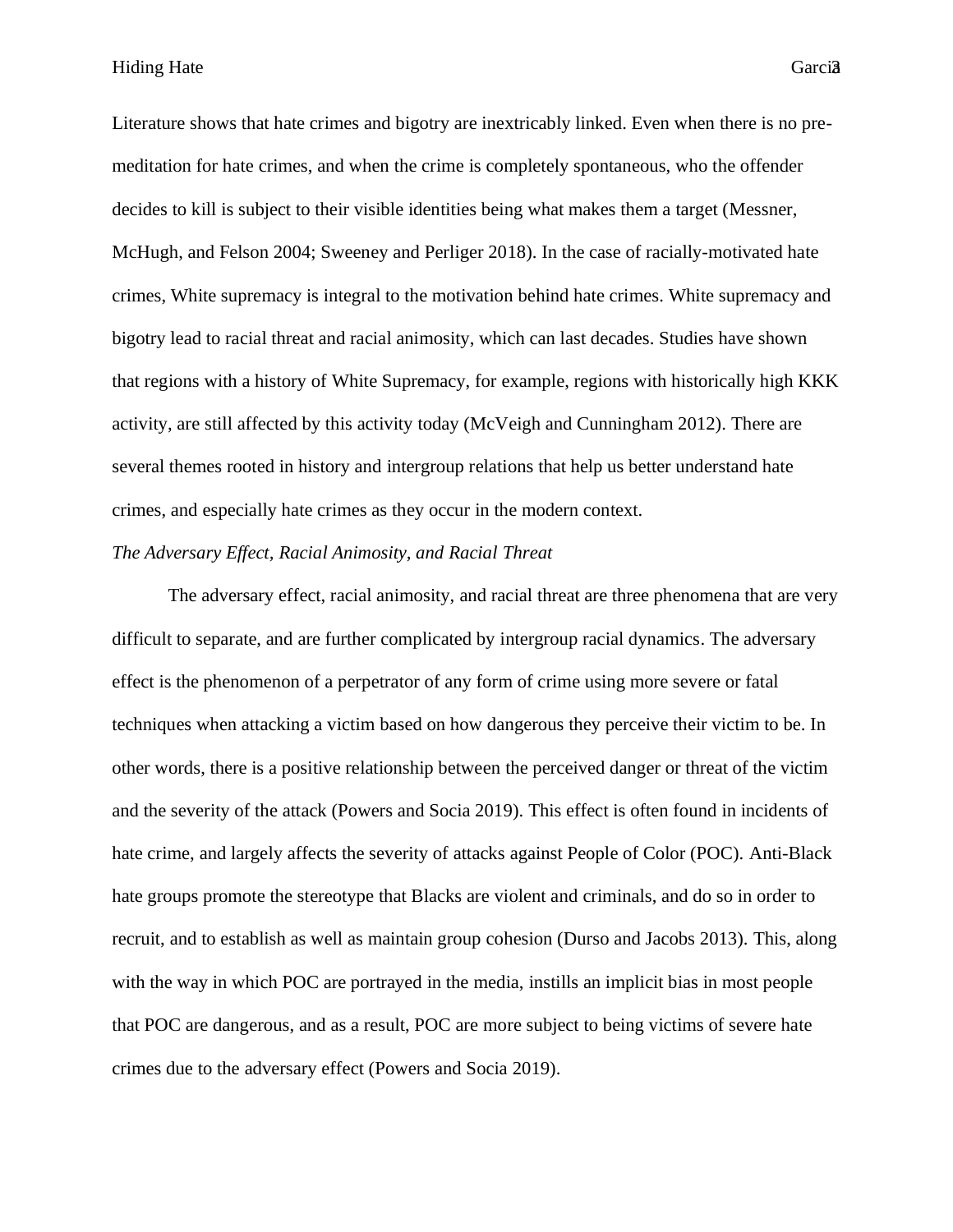While the adversary effect often impacts the severity of hate crimes, racial animosity and racial threat are often the primary motivators of hate crimes being perpetrated in the first place. Racial threat is a common phenomenon among Whites in the U.S.; Racial threat is the perceived occurrence of a large shift in power dynamics in society. Whites often feel as though the U.S. is being "taken over" by POC and immigrants, and that soon Whites will be subordinated. As a result, they feel threatened and feel the need to eliminate said threat. RMHCs are most likely to be committed by White offenders and are most likely to be targeted against racial minorities (Klein and Allison 2018). Further, while Whites account for the highest number of self-reported bias-crime victimizations, or while Whites most often claim to have been victims of a hate crime or hate incident, Blacks and Hispanics are at a higher risk for being victims of more violent attacks and racially motivated crimes perpetrated by Whites (Messner et al. 2004; Tessler et al. 2018).

While many hypothesize and hope that living in diverse areas would lead to increased understanding between groups due to exposure, studies show that diversification can lead to increased hostility and racial threat among Whites against POC (Craig and Richeson 2014; Lyons 2008; Perry and Blazak 2009; Piatkowska, Messner, and Hövermann 2019). This general animosity and threat is what stimulates the reactionary responses of perpetrators of RMHCs (McDevitt, Levin, and Bennet 2002); Whites who perceive a wave of minorities moving into White neighborhoods as a threat do so because they see it as having their territory being invaded and trespassed upon and their segregated boundaries crossed, thereby warranting a response (McDevitt et al. 2002; Perry and Blazak 2009). Whites can even feel racial threat if someone in their family marries someone who is Black, thereby leading to an increase in hate crimes (Piatkowska et al. 2019). Spontaneous hate crimes are more likely to happen when one's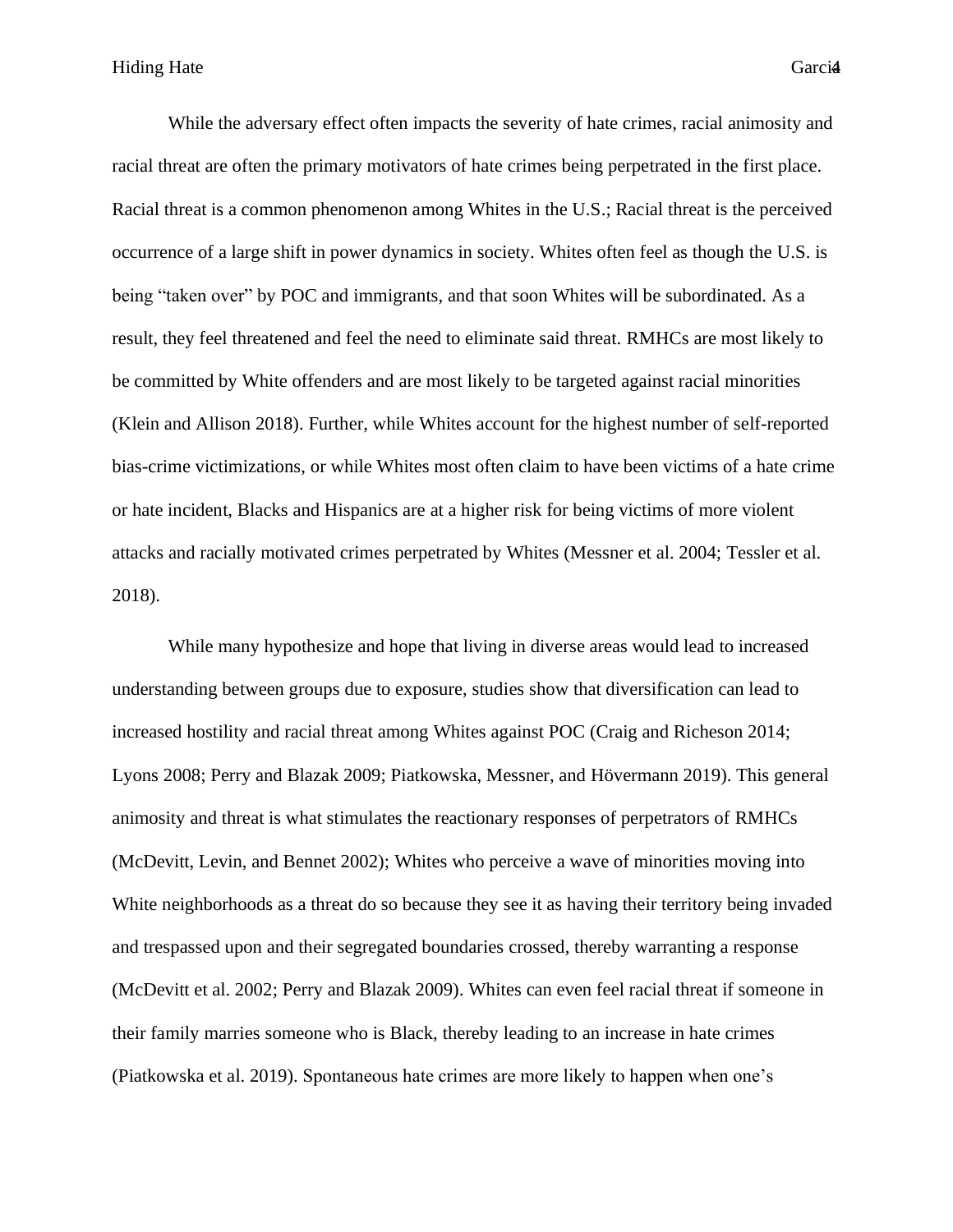environment diversifies abruptly; the crimes are hyper-reactionary (McDevitt et al. 2002; Sweeney and Perliger 2018). Contrary to the stereotype, hate crimes are not solely perpetrated by hate groups who have carefully planned their attack, but also by random people who are not affiliated with any specific hate group and spontaneously attack others.

An important and often overlooked note is that while racial animosity can cause racially motivated incidents (not necessarily hate crimes), the causal relationship can also be reversed. It is not just the extreme cases of hate groups that cause this racial animosity and intergroup hostility. Everyday manifestations of power dynamics via racially-motivated incidents can affect the way groups interact with each other, thereby affecting the attitudes towards each other (Blee 2007). Once this animosity has been established, the possibility of more serious incidents of racially motivated hate crimes increases.

#### *The Subtlety of Hate*

When we hear the word hate crime, we often picture the lynching of a Black man, the excessively vulgar stabbing of a POC, or some other extreme action taken against another person. While these are absolutely examples of hate crimes and forms of hate crimes that still occur in the U.S. today, hate crimes are often not as extreme as they once were. Hate in the U.S. appears to have gone away, but it simply has transformed. This misconception has caused many issues in the world of hate crimes and attaining justice for victims. Further, it has made it more difficult to parse out what constitutes hate in the first place.

A common phenomenon in the U.S. is hate speech. Hate speech in the modern context is not as explicit as it was in the 1960s. Hate speech has not gone away, but has rather become subtler and more hidden, and because of its lack of explicitness, is not understood to be hate speech. Yet, it is this rhetoric that is found on areas of the internet and in the media that help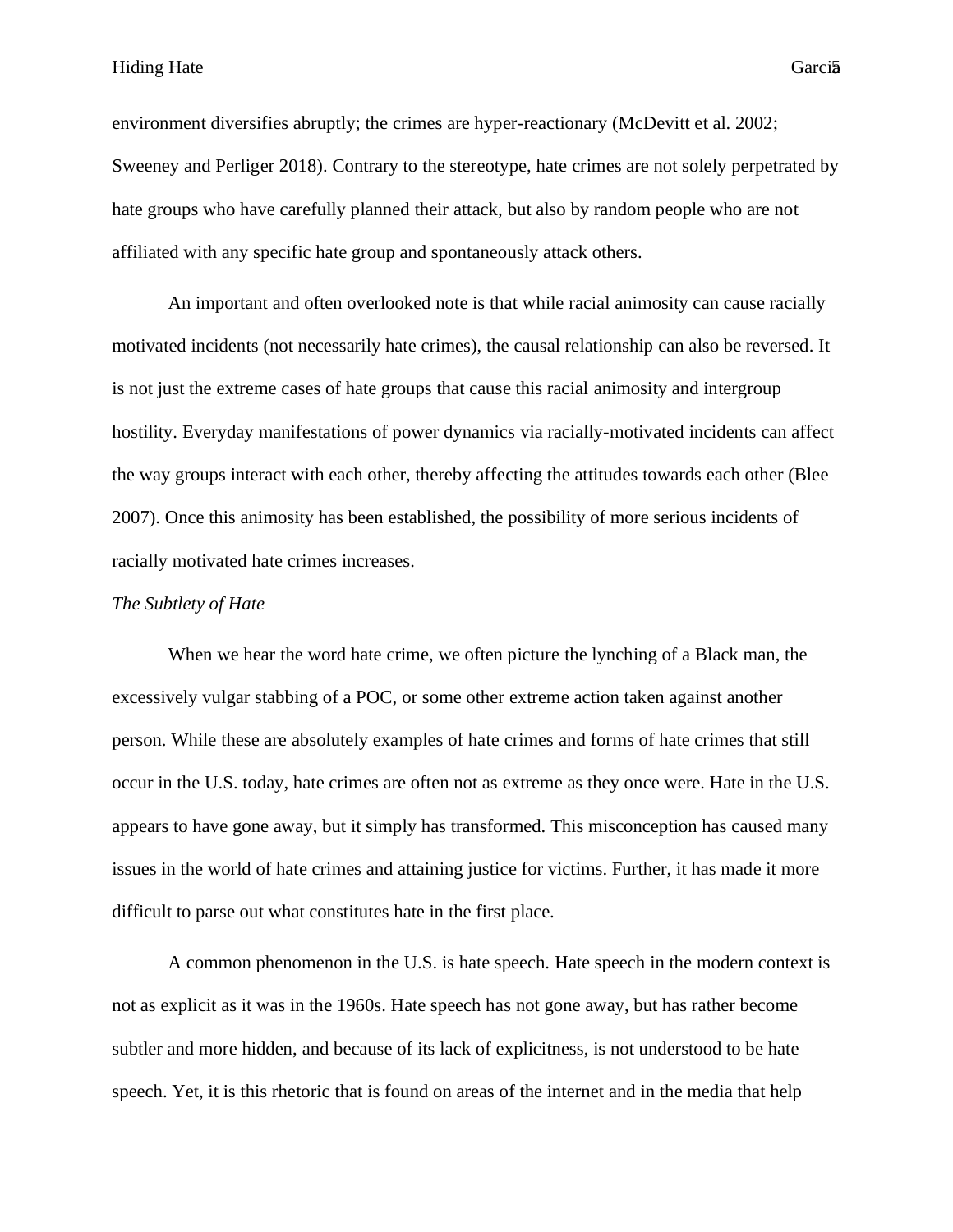Hiding Hate Garcia

mobilize hate groups and form identity (Alvarez-Benjumea and Winter 2018; Josey 2010). Further, uncensored hate speech in online settings allows for people to "feed off of" each other and make them more likely to contribute to hate speech (Alvarez-Benjumea and Winter 2018; Blee and Creasap 2010). It is argued that Donald Trump and his rhetoric are highly correlated to the rise of hate groups and hate speech. For example, Trump's anti-muslim rhetoric and travel ban appear to be connected with a rise of anti-muslim hate groups; approximately 30 groups existed in 2015, and the number shot up to 101 in 2016. (Cunningham 2018). We also saw this during the Obama era. The increase in hostile and racially-charged political rhetoric during the Obama era lead to perceived threat among right-wingers, suggesting an increase in hate crimes and hate groups (Hicks and Hicks 2014). This phenomenon has a similar relationship in the opposite direction; an increase in Black populations and violent (racially-motivated crime rates) leads to an increase in Republican representation in state legislatures (Jacobs and Tope 2008). In conjunction, these two relationships create a cycle; an increase in Black population and hate crimes leads to an increase in Republican representation, while an increase in right-wing rhetoric and voiced racial threat via an increase in Republican representation leads to an increase in hate crimes and groups.

Despite the compelling evidence showing a relationship between normalized racially charged speech and hate groups, we still call this hate speech "racially-charged" rather than hateful. Because the severity of hate speech and hate crimes in the U.S. was once hyper-visible and explicit, many wrongfully are under the impression that this hate is no longer an issue. Not only does this effect the way we perceive hate speech, but it also affects how seriously various hate crimes are taken. The more severe incidents are more likely to enter the criminal justice system, while the subtler versions are underreported and rarely make it to trial. I argue that rather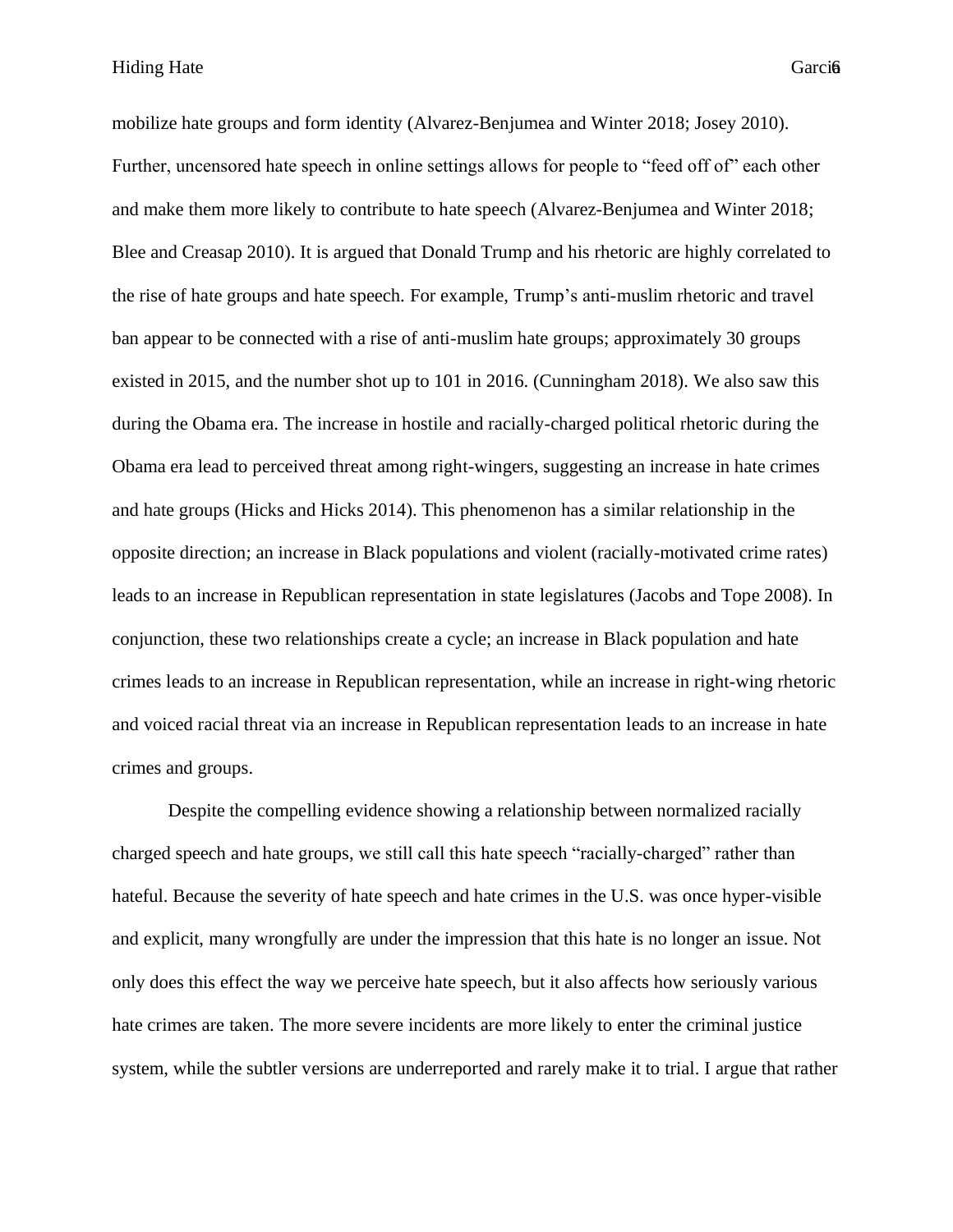than there being a lack of evidence, there is a lack of "severe enough" evidence, leading to underreporting of hate crimes and an overall feel of a lack of hate in the U.S.

# *Underreporting*

Much of the issue with gathering hate crime statistics is a result of the flimsy definition of what ought to be categorized as a hate crime in the U.S. (Blee 2005; Cronan et al. 2007; Dixon and Ray 2007; Nolan et al. 2015). This is only exacerbated by the FBI and federal government "suggesting" a hate crime definition rather than enforcing one. The discrepancy between the federal definition of hate crime and the state level definition causes further issues and inconsistencies of levels of reporting between states and even within states (Cronin et al. 2007; Nolan et al. 2015). This lack of rigor allows room for subjectivity, affecting interpretation of crimes as a whole as well as the specific evidence within each crime, and also allows room for ideology to play a part.

A large cause of the problem with reporting and further police action is caused by the difficulty of obtaining evidence of bias motivation (Lantz, Gladfelter, and Ruback 2019; Nolan et al. 2004). With no universalized definition of what constitutes a hate crime, there is no systematized way of analyzing pieces of evidence. Further, motive for (hate) crimes is more difficult to establish or argue for in hate crimes due to the allowed freedom to define hate crimes.

Because of the freedom allowed in defining hate crimes, there is much room left for ideology. Counties with high rates of Republican voting are less likely to report hate crimes than those with higher levels of Democratic voting (McVeigh, Welch, and Bjarnason 2003). Specifically, for Republican districts and areas, there tends to be an adoption of a "color-blind" approach to interpreting the motivation behind a crime and whether or not it "counts" as a hate crime. Conservatism and fundamentalism cause law enforcement districts to be less likely to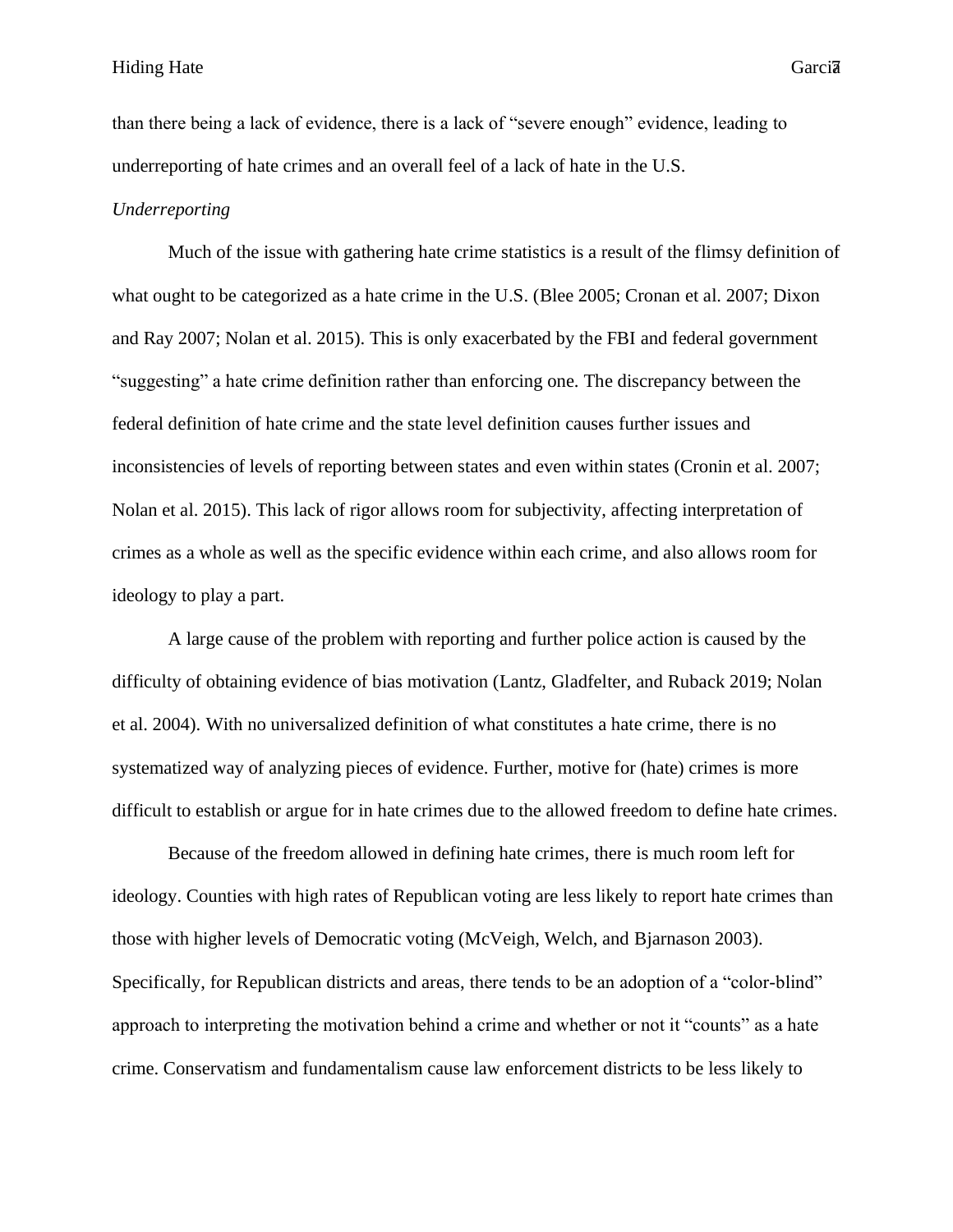incriminate Whites who commit crimes against racial minorities (Blee 2005; King 2008; McVeigh et al. 2003).

To sum up, literature has shown the interconnectedness of racially-motivated hate crimes and White supremacist ideology. This ideology affects not only the motivation behind hate crimes, but also the rates at which these crimes are reported and the methods used to report them. The literature shows that hate does not have to be particularly extreme or vulgar in order to inspire hate in others. Simply put, hate is hate. Today, hate has become subtler and less blatant, which often gives the false impression that hate among groups is no longer an issue. This subtler version of hate is no less dangerous than the more obvious forms, though, as the literature suggests this hate is just as capable of increasing racial threat and animosity as the more blatant forms of hate. This increase in racial threat, regardless of its source, poses the risk of increased hate crimes that are committed, as it is one of the primary motivations behind racially-motivated hate crimes.

#### METHODS

In order to test the literature and my hypotheses, I will be using three data sets: the FBI's Annual Reports of Hate Crime Statistics (HCS) for 2017; the U.S. Census Bureau's American Community Survey (ACS) from 2017; and the 2016 Presidential Election results. For each data set, my unit of analysis will be U.S. states. The HCS's reports provide the numbers of biasmotivated crimes in the nation, with subsets that include the specific motivation (anti-Black, anti-gay, etc.), state, race of offender, and more. The rate of hate crimes reported in the HCS wholly relies on the amount that each states police agencies report (or underreport), so the data is imperfect. For 2017, the HCS had a response rate of 94 percent.<sup>1</sup> The state of Hawaii did not

1 For further information on how the data was collected, go to https://ucr.fbi.gov/hate-crime/2017/resource-

pages/about-hate-crime.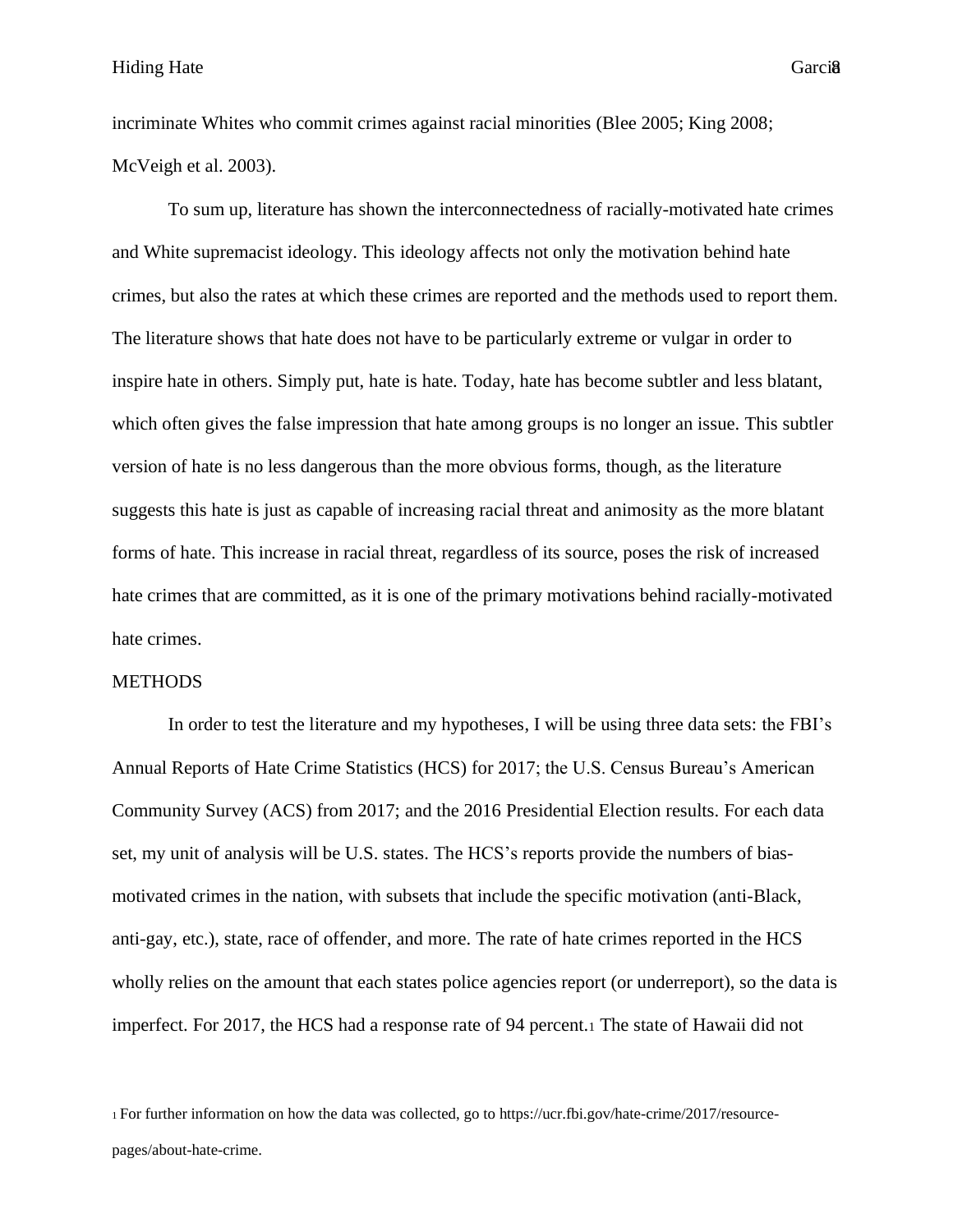9provide a report for hate crimes in 2017, so the state of Hawaii has been excluded from this study. For the purposes of this study, I am only going to be looking at the rate of RMHCs.

The ACS is an annual survey sent to about 3.5 million randomly selected households in the U.S. The ACS allows the U.S. Census Bureau to gather data about the nation and its people during years when the decennial Census is not being sent out. This data set includes populations in states and in the nation, as well as subsets of the population that show the racial distribution of each state. The ACS received a 92 percent response rate.<sup>2</sup> I will also be using the number of votes for Trump in the 2016 election results to gauge the level of Trump support by state. The sample includes everyone who voted in the 2016 presidential election.

For my dependent variable, I want to study the rate of hate crimes in every state. To do so, I will use the HCS to see the number of RMHCs reported in each state. I will divide this number by the total population of each state provided by the ACS's data in order to get the rate of RMHCs in each state. Finally, I will multiply this number by 1,000 in order to attain the rate of RMHCs per capita in a given state.

For my independent variable, I want to gauge each state's level of support for Donald Trump in order to gauge the level of White supremacy and racial animosity. I decided to use the 2016 Presidential Election results *for the popular vote* to look at the percentage of votes for Trump in each state. I did not include the electoral college votes as the electoral college is an extremely flawed system that does not accurately represent the beliefs of voters. However, using the popular vote is still an imperfect measure of support, as many who voted for Trump regret doing so and do not continue to support him. Further, not everyone voted in the election, so there could be more Trump supporters than the data shows. Nonetheless, I decided to use this data in

2 For further information on how the data was collected, go to https://www.census.gov/programs-

surveys/acs/methodology.html.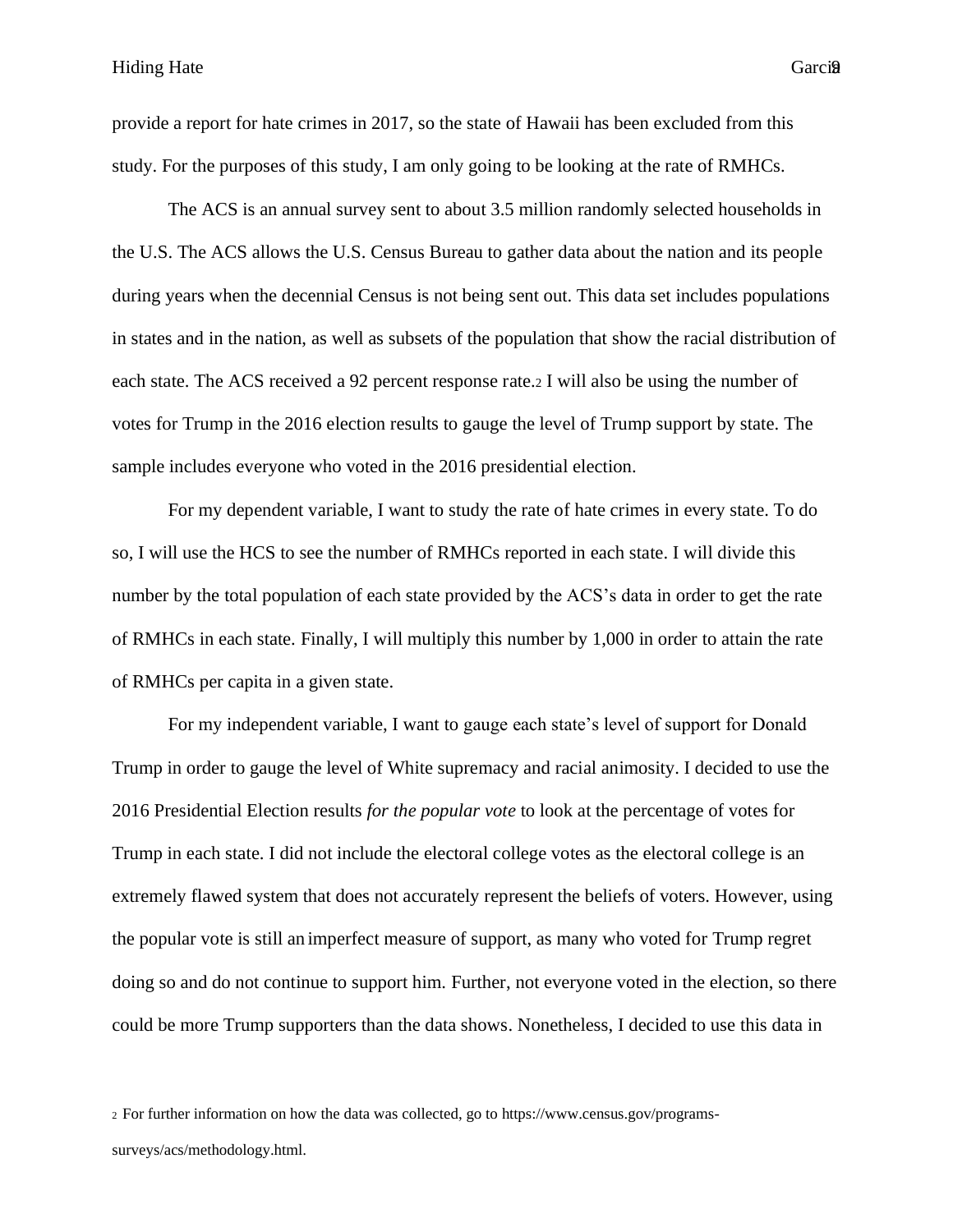order to rid of as much bias among the data as possible. Using the election results, I was provided the percentage of popular votes for Trump within each state.

For my control variable, I will be using the ACS. Many Trump supporting states are mostly made up of White people. As a result, Trump supporting states may have fewer raciallymotivated hate crimes simply because there are not enough racial minorities to be targeted within the state. As a result, I will be controlling for the racial distribution within each state. To do so, I will use the percentage of Whites within each state to indicate how racially diverse (or not) a state is.

#### **FINDINGS**

For my independent variable, percentage of votes for Trump, Figure 1 shows that about 33 percent of states had 40 to 49.99 percent votes for Trump in the 2016 election. The smallest percentage of votes for Trump was in Washington D.C., with 4.1 percent votes for Trump, and the largest percentage of votes was in Wyoming, with 70.10 percent votes for Trump. Table 1 shows that the average percentage of votes for Trump in a state was 49.40 percent, with a standard deviation of 11.66 percent, indicating that two-thirds of states had between 38 and 61 percent of votes for Trump.

For my dependent variable, hate crimes per capita in each state, the numbers shown in Table 1 and Figure 2 represent the number of hate crimes that occur for every 1000 people in the state. Figure 2 shows that the largest percentage of rate of hate crimes per capita is 0-0.49. This means that about 37 percent of states have 0-0.49 hate crimes per every 1000 people. Table 1 shows that the average rate of hate crimes per capita is 1.56. There is a standard deviation of 2.36, indicating that two-thirds of states have hate crime rates per capita ranging from 0 to 3.92. Figure 2 shows that there is a strong left-skew in the rate of hate crimes.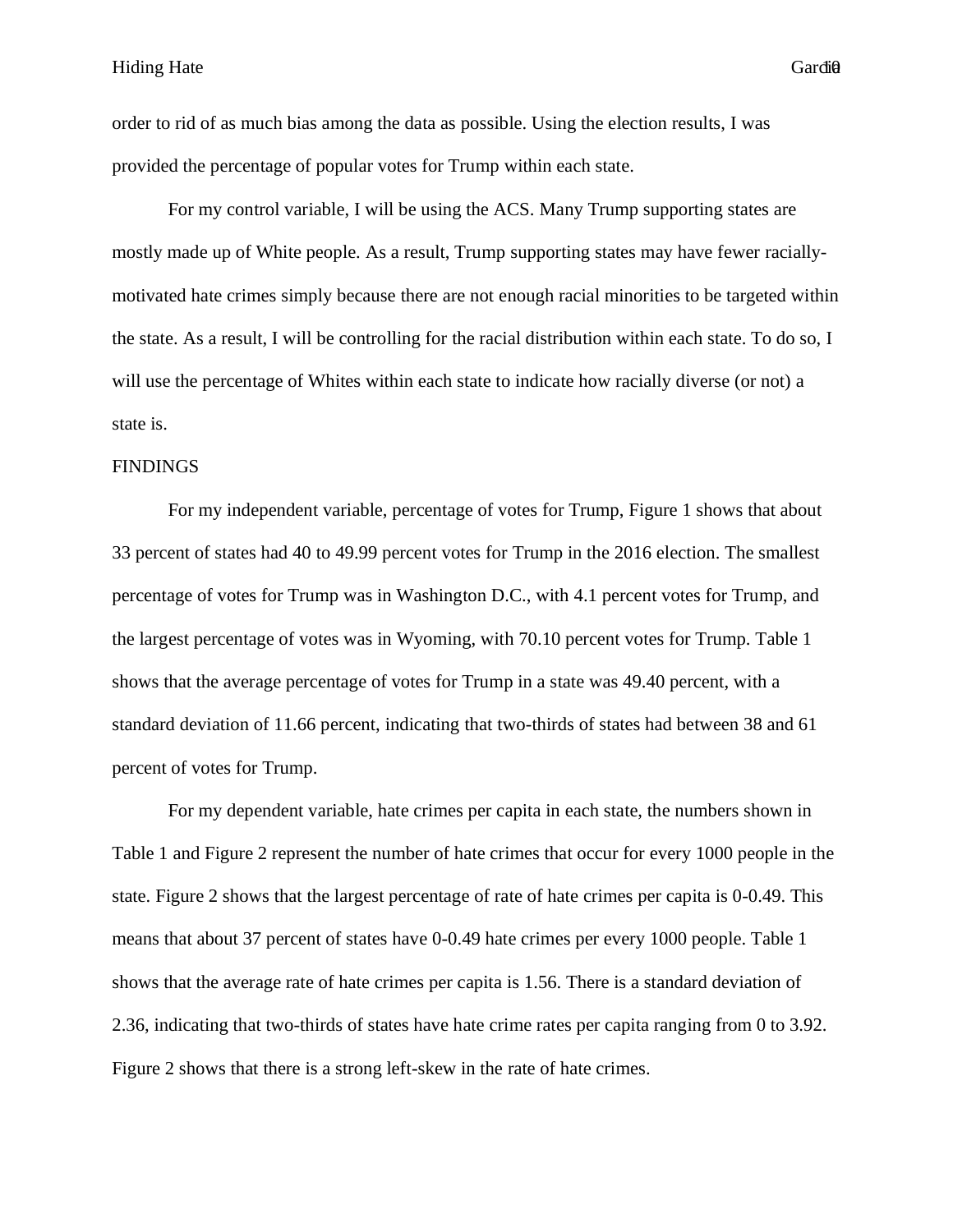For my control variable, percentage of Whites per state, Figure 3 shows a right skew, indicating that more states have larger percentages of Whites. The largest percentage of Whites in state fall between 80 percent and 89 percent. Table 1 shows that the average percentage of Whites in state is 76.75, with a standard deviation of 11.71. This indicates that two-thirds of states have between 65 and 88 percentages of Whites.

Table 2 shows a statistically significant, moderate to strong negative correlation (*r* = -.560) between the percentage of votes for Trump and the hate crime rate per capita. This means that as a state's percentage of votes for Trump in the 2016 election increases, the state's hate crime rate per capita decreases. Table 2 also shows a statistically significant, weak to moderate negative correlation  $(r = -0.267)$  between the percentage of Whites in a state and the hate crime rate per capita. This indicates that as a state's percentage of Whites increases, the hate crime rate per capita decreases. Finally, Table 2 shows a statistically significant positive moderate correlation  $(r = .444)$  between percentage of votes for Trump and a state's percentage of Whites. This means that as a state's percentage of Whites increases, a state's percentage of votes for Trump in 2016 increases.

As indicated in Table 3, the *R*<sub>2</sub> is .314, indicating that 31 percent of the variance in hate crime rates per capita can be explained by a state's percentage of votes for Trump and a state's percentage of Whites. The *F* value in Table 3 shows that the regression equation is significant at the .001 level. Additionally, votes for Trump was significant at the .001 level, indicating that there is a .01 percent chance that the results would have occurred by chance alone. While the percentage of the state that is White was statistically significant at the bivariate level, it is no longer statistically significant in the regression equation. Table 3 indicates an unstandardized coefficient, *b,* of -0.111 for votes for Trump, meaning that for every one percent increase in a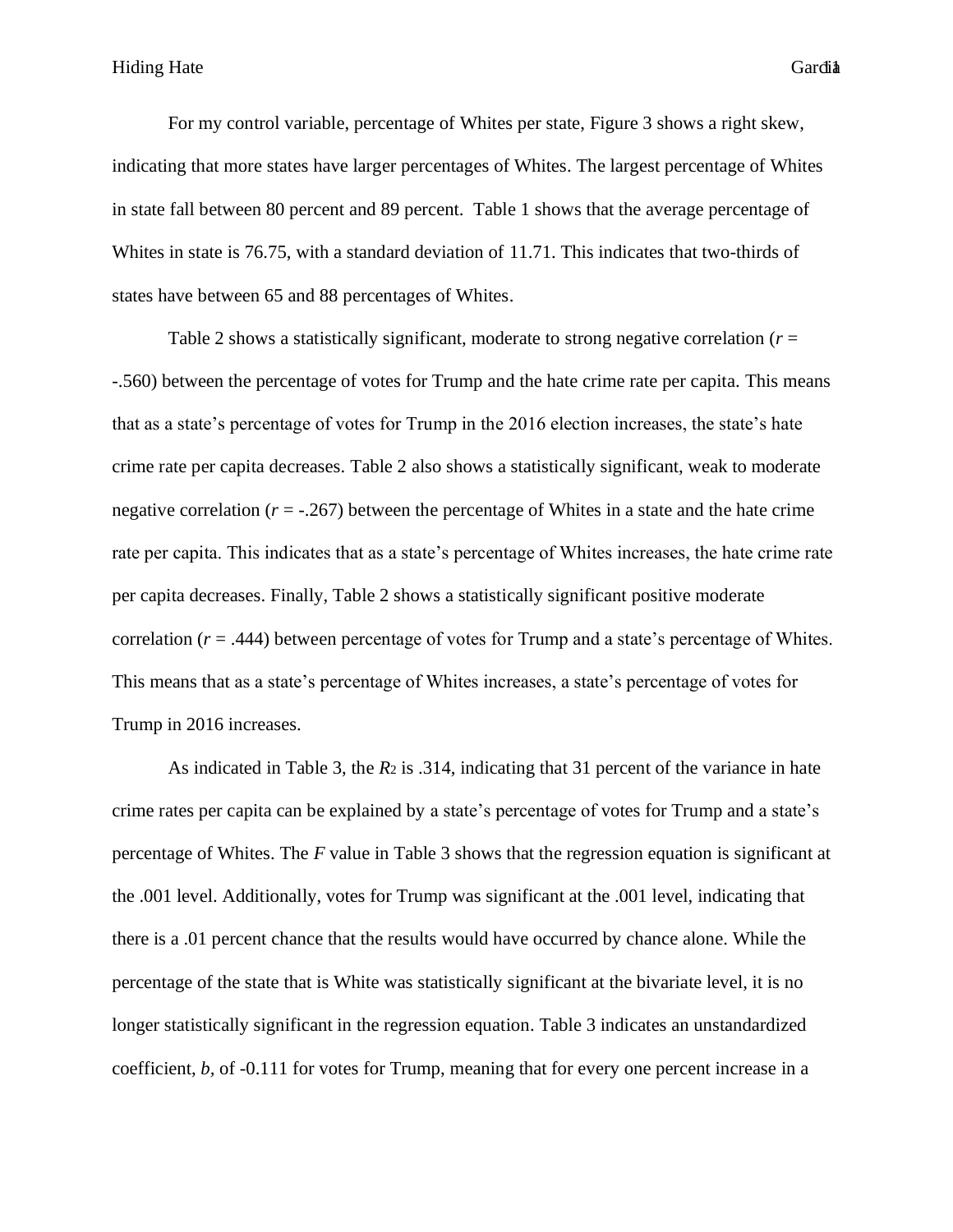Hiding Hate Garcia

state's percentage of votes for Trump, the state's hate crime rate per capita decreases by 0.111. The standardized coefficient, *ß,* for votes for Trump was -.550. Because a state's percentage of Whites was not significant, a state's percentage of votes for Trump is the only predictor of a state's hate crime rate per capita in this regression equation.

In sum, the results of the data do not support my hypothesis. Instead, the data supports the opposite of my hypothesis. Rather than an increase in votes for Trump causing an increase in hate crime rates per capita, an increase in votes causes a *decrease* in hate crime rates per capita. DISCUSSION

As shown, the data did not support my hypothesis. Rather, the results support the opposite of my hypothesis, showing that higher levels of Trump support in a state lead to lower levels of hate crimes in that state. Further, Group Threat Theory, or specifically Racial Threat, was not supported by the results of this study, as the rise in racial threat brought about by Trump did not lead to increased racially-motivated hate crime rates in Trump-supporting states, but rather led to decreased rates. Further, the racial composition of a state was not statistically significant, therefore providing further lack of support for Racial Group Threat Theory. However, rather than going against all of the literature that cites a correlation between White supremacy and hate crimes, this study may still support the literature, despite my hypothesis not being supported. It is crucial to keep in mind the data that I am using, as the data itself may be the cause of why the results came out the way that they did.

This study used the FBI's hate crime statistics, which relies wholly on each state, and the police departments within each state, to report to the FBI the rates of hate crimes. Furthermore, while the FBI has their own definition of hate crime, this definition is not enforced. Instead, each state is allowed to have their own definition of hate crime. What's more, Arkansas, Georgia,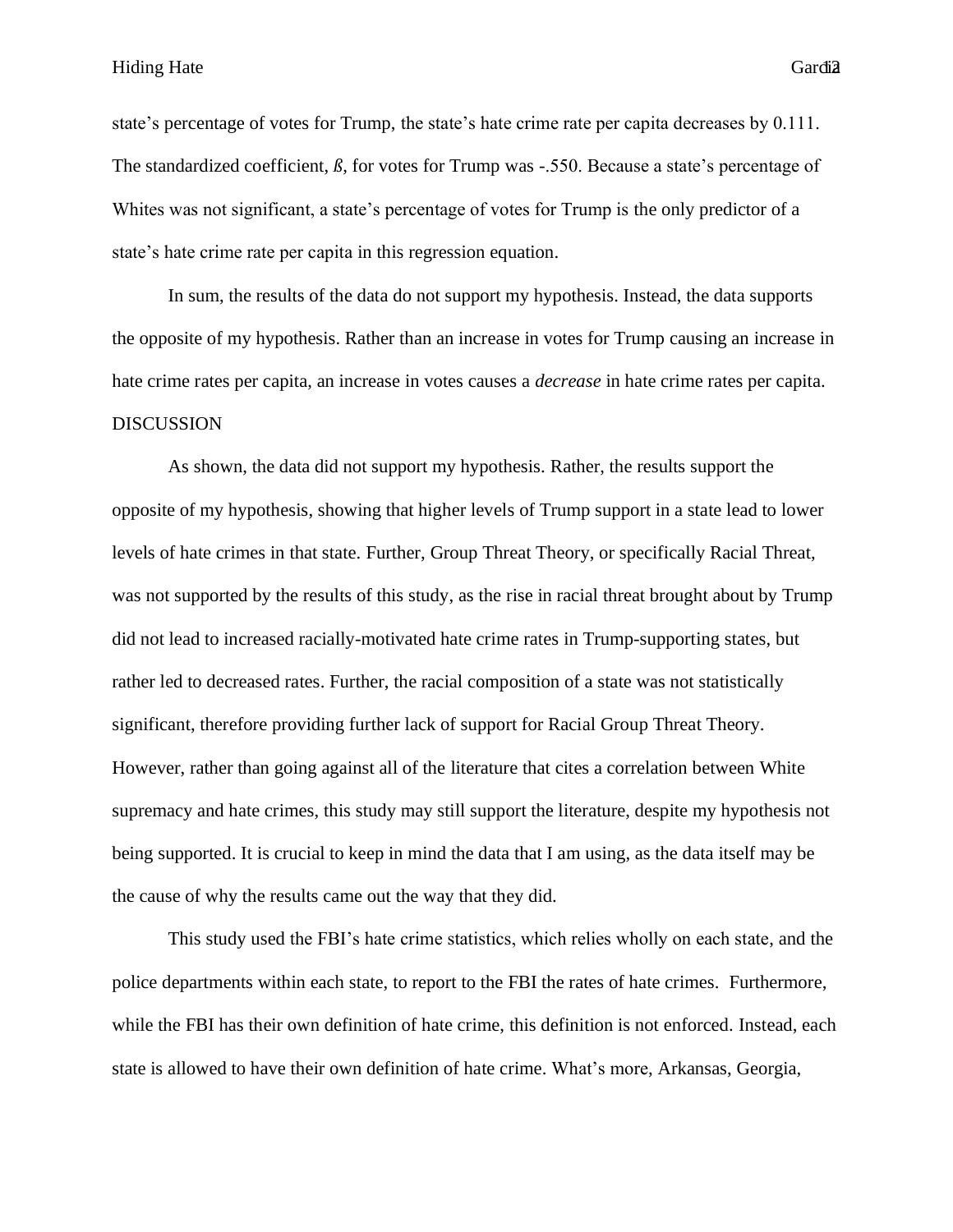South Carolina, and Wyoming do not even have hate crime laws*.* All of this to say, I argue that what this study has shown is not that states with higher levels of Trump support are correlated with lower rates of hate crimes. Rather, the data shows that states with higher levels of Trump support are correlated with lower *reported* rates of hate crimes. This means that the study may indicate that Trump support is correlated with underreporting—strongly correlated with underreporting, I might emphasize.

Because the data relies on reported rates of hate crimes, rather than the rates of hate crimes that can be proven to truly exist, the data may show a correlation between Trump support, which I argue is synonymous with White supremacy, and underreporting hate crimes. The literature indicates that conservative states underreport hate crimes (Blee 2005; King 2008; McVeigh et al. 2003; McVeigh, Welch, and Bjarnason 2003). Further, the literature indicates that conservativism and Trump's hate speech are both correlated with increased hate, be it in the form of racial animosity/threat, alt-right ideology, hate speech, and more (Alvarez-Benjumea and Winter 2018; Blee and Creasap 2010; Cunningham 2018; Hicks and Hicks 2014; Jacobs and Tope 2008). Finally, the literature indicates that racial animosity/threat, hate speech, alt-right ideology, and more, are all correlated with the occurrence of hate crimes as well as with underreporting (Craig and Richeson 2014; Cunningham 2018; Durso and Jacobs 2013; Klein and Allison 2018; Lyons 2008; McDevitt et al. 2002; Messner et al. 2004; Perry and Blazak 2009; Piatkowska et al. 2019; Powers and Socia 2019; Sweeny and Perliger 2018; Tessler et al. 2018). The logic, then, is that conservatism and specifically Trump support lead to racial threat/animosity, alt-right ideology, hate speech, etc., which simultaneously may have led to increased hate crimes in states as well as underreporting of these very hate crimes in Trump states.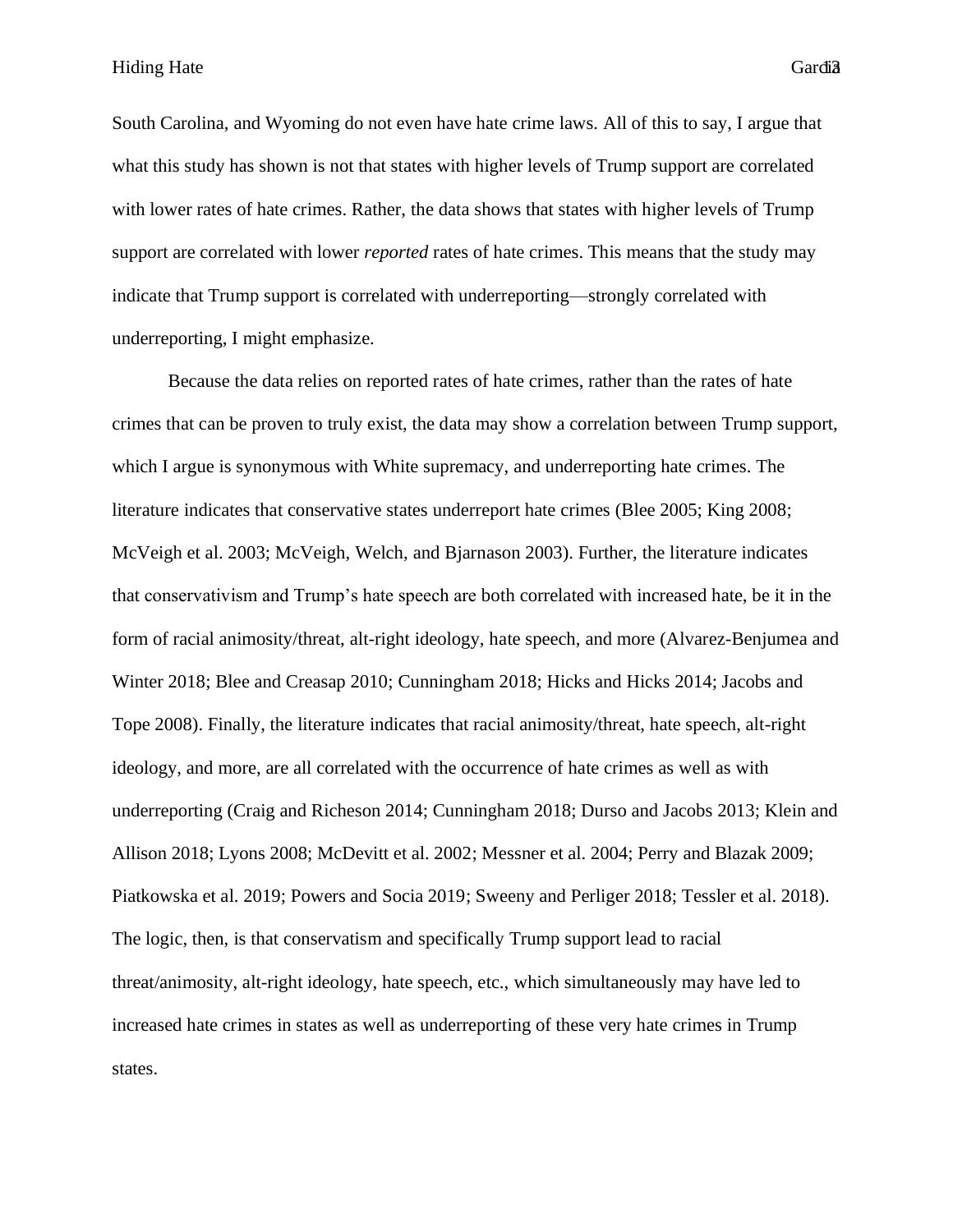It is also noteworthy that a state's percentage of Whites is not a significant factor in hate crime rates. The logic behind this variable was that while predominately White racial distributions lead to increased racial animosity, there still has to be enough people of color around for White's to express their hate towards or against. That is, predominately White areas tend to have increased levels of racism and racial animosity, and would intuitively therefore have increased hate crime rates. However, in order to have increased hate crime rates, for racially motivated hate crimes at least, the areas need to have racial minorities to target. As a result, this study controls for a state's distribution of Whites in order to ensure that the low hate crime rates were not deceptive. However, a state's percentage of Whites was not statistically significant, while a state's support for Trump was. This indicates that there is something unique about supporting Donald Trump that leads to underreporting of hate crimes. Again, the logic is that the reasoning behind underreporting hate crimes is that there is increased levels of racial animosity and hate. So, one can argue that there is something unique about Trump and state's that have strong support for him that is connected to increased hate, and increased underreporting—It is not just White people being racist.

#### **CONCLUSION**

This study sought to answer whether or not an increase in White supremacist rhetoric since Trump's campaign and presidential term led to an increase in racial threat, thereby leading to increased rates of racially-motivated hate crimes. Given the confines of this study, however, I tested whether or not Trump support was correlated with higher rates of racially-motivated hate crimes. To do so, this study performed a state analysis with the operationalization of Trump support as a state's percentage of votes for Trump in the 2016 presidential election. Using Racial Group Threat to frame the study, the hypothesis was that as a state's percentage of votes for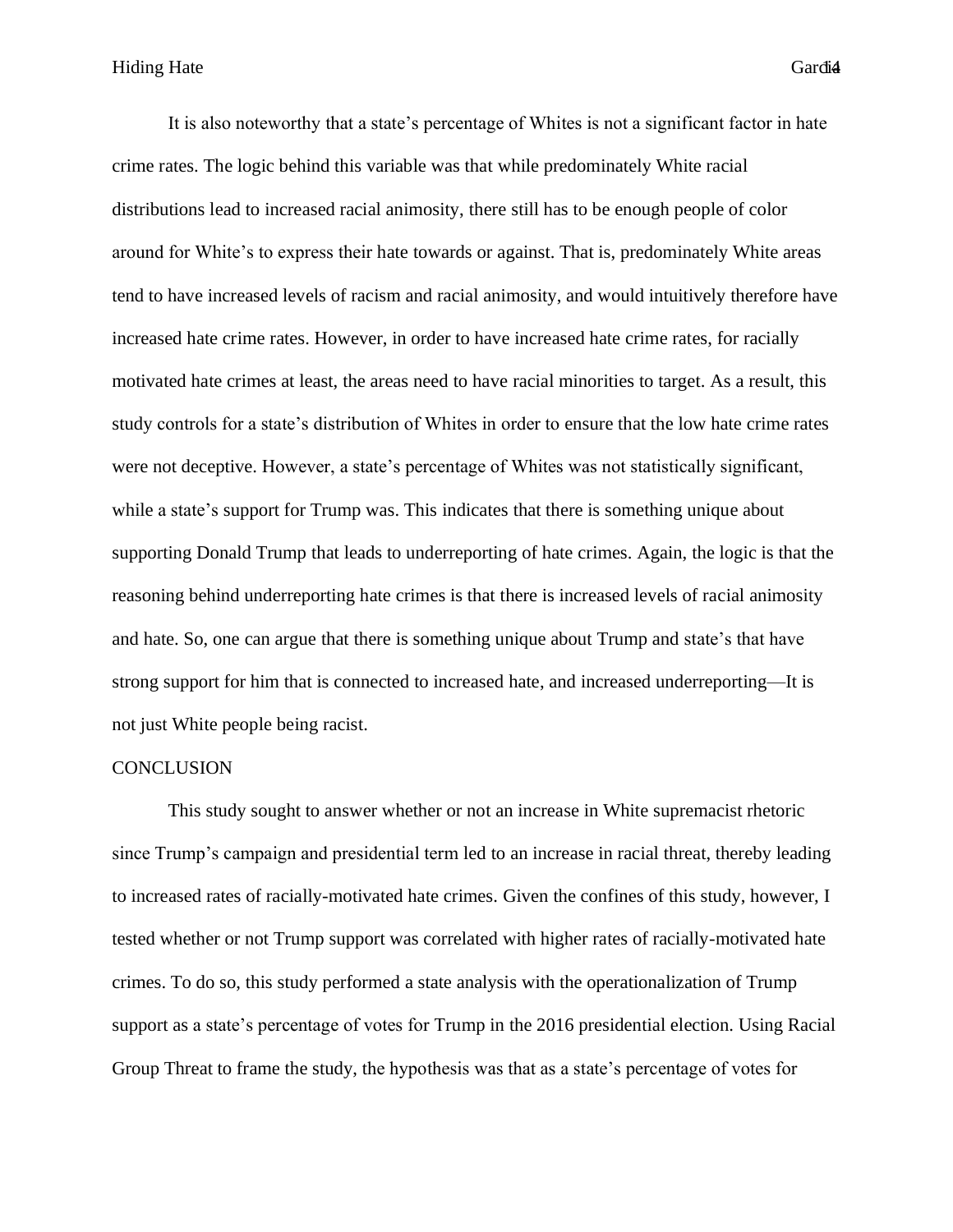Hiding Hate Gardia

Trump increases, a state's rate of racially-motivated hate crimes per capita increases. The regression analysis supported the opposite of this hypothesis, indicating that as a state's percentage of votes for Trump increases, the states hate crime rate per capita decreases. Further, the results did not support Racial Group Threat, as the racial composition of a state was insignificant, and the rise in racial threat brought about by Trump was correlated with decreased hate crime rates, providing evidence against Racial Group Threat theory. However, connecting the results to the literature, this study argues that the data instead supports that as Trump support increases, underreporting of hate crimes increases.

A limitation of this study is the lack of control variables that were used. While the data indicates a significant and negative relationship between Trump support and hate crime rates per capita, this correlation could potentially be explained by other factors that were unable to be held constant. For example, controlling for conservatism could help distinguish between the racial threat that exists among conservatives and the racial threat that exists within Trump support specifically. Future studies should use county-level data in order to have more freedom to use multiple control variables. Future studies should also distinguish between pre-Trump and post-Trump hate crime rates by conducting a time analysis; this would allow for comparing rates before and after his campaign started as well as to track the trend of hate crime rates throughout the Trump-era. Using county-level data for this time analysis would allow for greater freedom in the use of variables and therefore for a more holistic regression analysis.

Another limitation is the data used for hate crimes in this study; the FBI's annual reports of hate crime statistics do not enforce a definition upon states and therefore states have room to report hate crimes with their own definition and criteria. Firstly, not enforcing a hate crime definition among states means each state is reporting crimes with different criteria, which does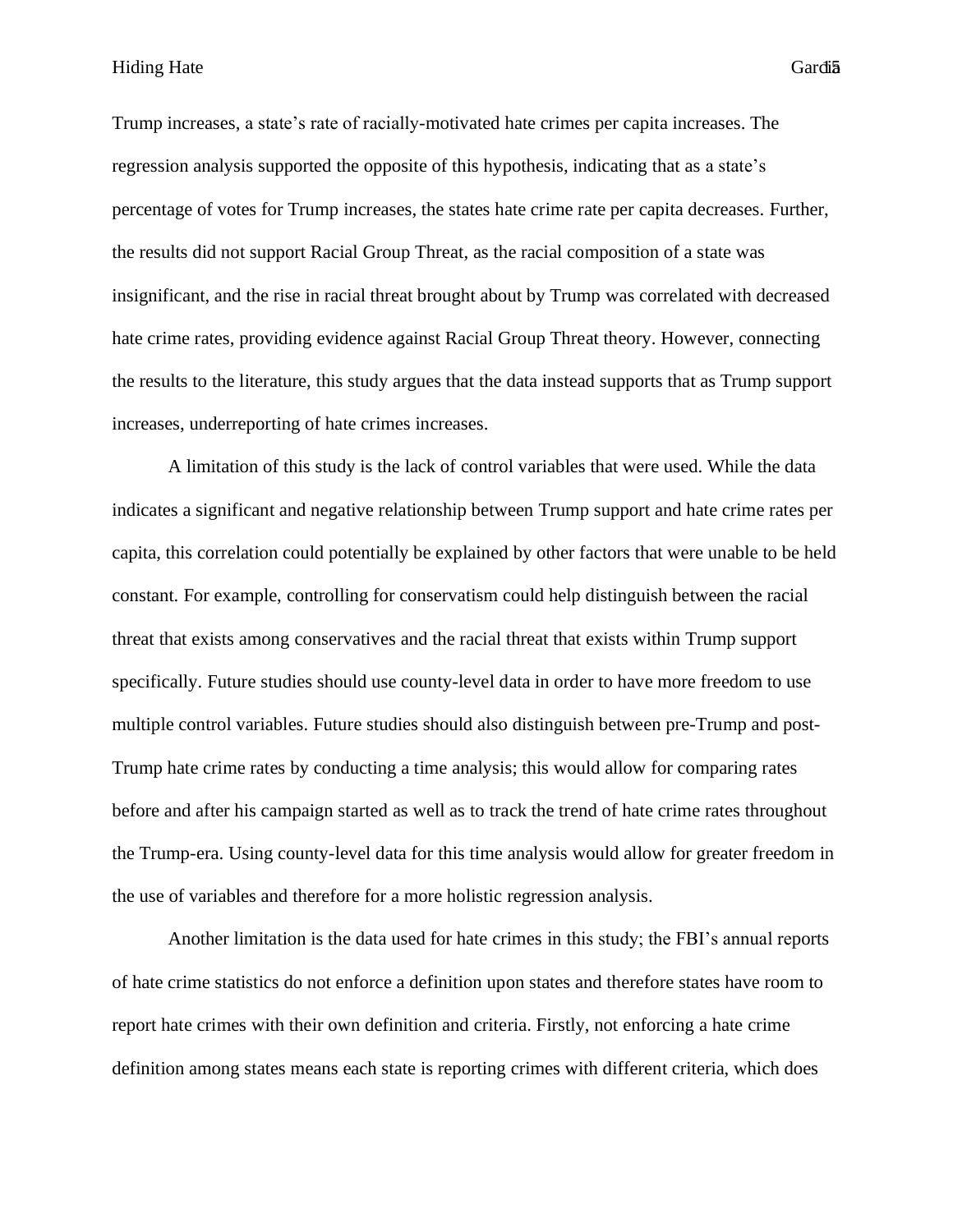not allow for one to compare the hate crime rates between states. To put it colloquially, the data does not allow us to compare apples to apples, but rather to compare apples to oranges to bananas and so on. Secondly, not enforcing a definition of hate crime upon states allows each state to allow ideology to influence the definition chosen, thereby allowing room for bias. While the data itself could explain the outcome of the results, there is no way to support that the data is biased and inaccurate. As a result, future studies should find an unbiased and soundly collected data set in order to answer the question of whether or not Trump support is correlated with less racial violence, or rather with underreporting. We need to answer whether or not we are giving White supremacists and bigots the power to hide their racism and racial violence by not enforcing a federal definition of hate crime and thereby allowing room for underreporting.

While enforcing a federal definition of hate crime is an imperfect solution, it is nonetheless an important starting point to addressing the issue of underreporting. Enforcing a definition of hate crime upon states does not necessarily mean that states will truly adopt the definition. There will always be room for interpretation of definitions and some level of subjectivity (i.e. in one person's opinion the motive was clearly racist, to another the motive had nothing to do with race). Enforcing a definition does not guarantee accurate reporting; it simply means that it will be more difficult to underreport and get away with it. However, as stated, enforcing a federal definition is a crucial first step, as making the ability to underreport more difficult, even if it is only slightly more difficult, is a step in the right direction.

The results of the study leave us in a difficult state. One could accept the results of the data at face value and accept that there is evidence for Trump support being correlated to lower hate crime rates. However, there is a seemingly endless amount of literature and non-academic sources that would lead one to believe that the opposite is the case Craig and Richeson 2014;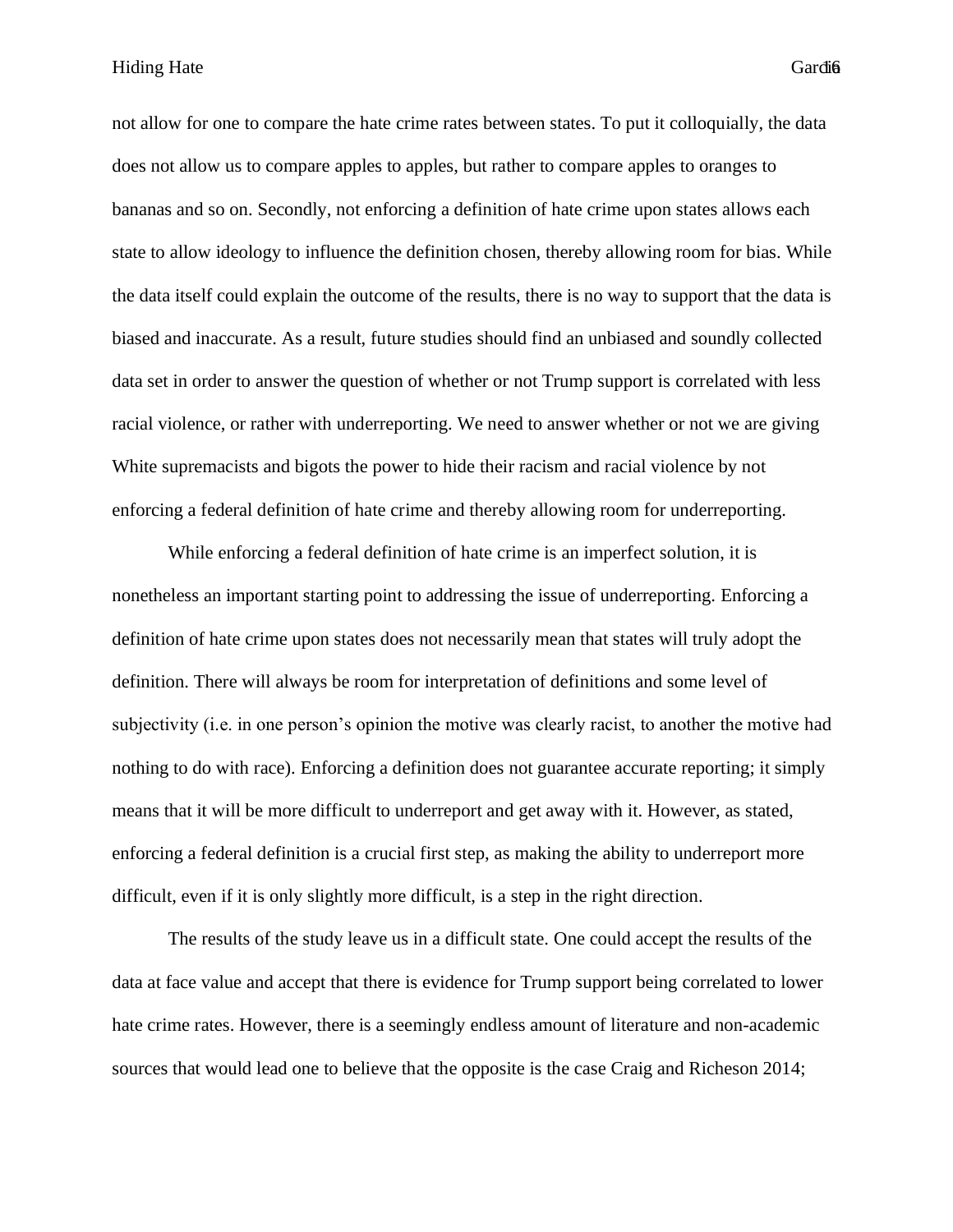Cunningham 2018; Durso and Jacobs 2013; Klein and Allison 2018; Lyons 2008; McDevitt et al. 2002; Messner et al. 2004; Perry and Blazak 2009; Piatkowska et al. 2019; Powers and Socia 2019; Sweeny and Perliger 2018; Tessler et al. 2018). As a result, it is imperative that the FBI enforces their definition of hate crimes. Even if the federal definition is an imperfect one, it could at least help us understand how each state's hate crime rates compare to other state's when the same method of data collection is used. Further, the federal definition can help make the issue of underreporting more difficult to accomplish. Otherwise, we as a country are allowing states the opportunity to hide their racism, to hide the racial injustice that is so pervasive throughout the U.S. Allowing each state to decide their own definition of hate crime allows states to let ideology influence the perceived importance of and care put into collecting these data.

It is a harsh reality that racial inequality is not an important issue to many Americans racial injustice simply does not matter to many. To some, there is a motivation to *maintain* racial inequality. Those who desire to maintain inequality could be the very people who are reporting the statistics to the FBI, thereby leaving everyone under the impression that the racial climate is peaceful and that hate is the exception, rather than the norm. There is a motivation to hide racism in the U.S. and to support the claim that those who argue racial inequality exists are delusional. To let states determine their own definition of hate crimes is to enable states to hide and ignore the deaths of POC in the U.S. To let states determine their own definition of hate crimes is to enable hiding racial inequality in the U.S. and enable the silencing of those who try and address racial inequality in the U.S. People of color are dying. So long as we do not address the issue of underreporting, we are letting them.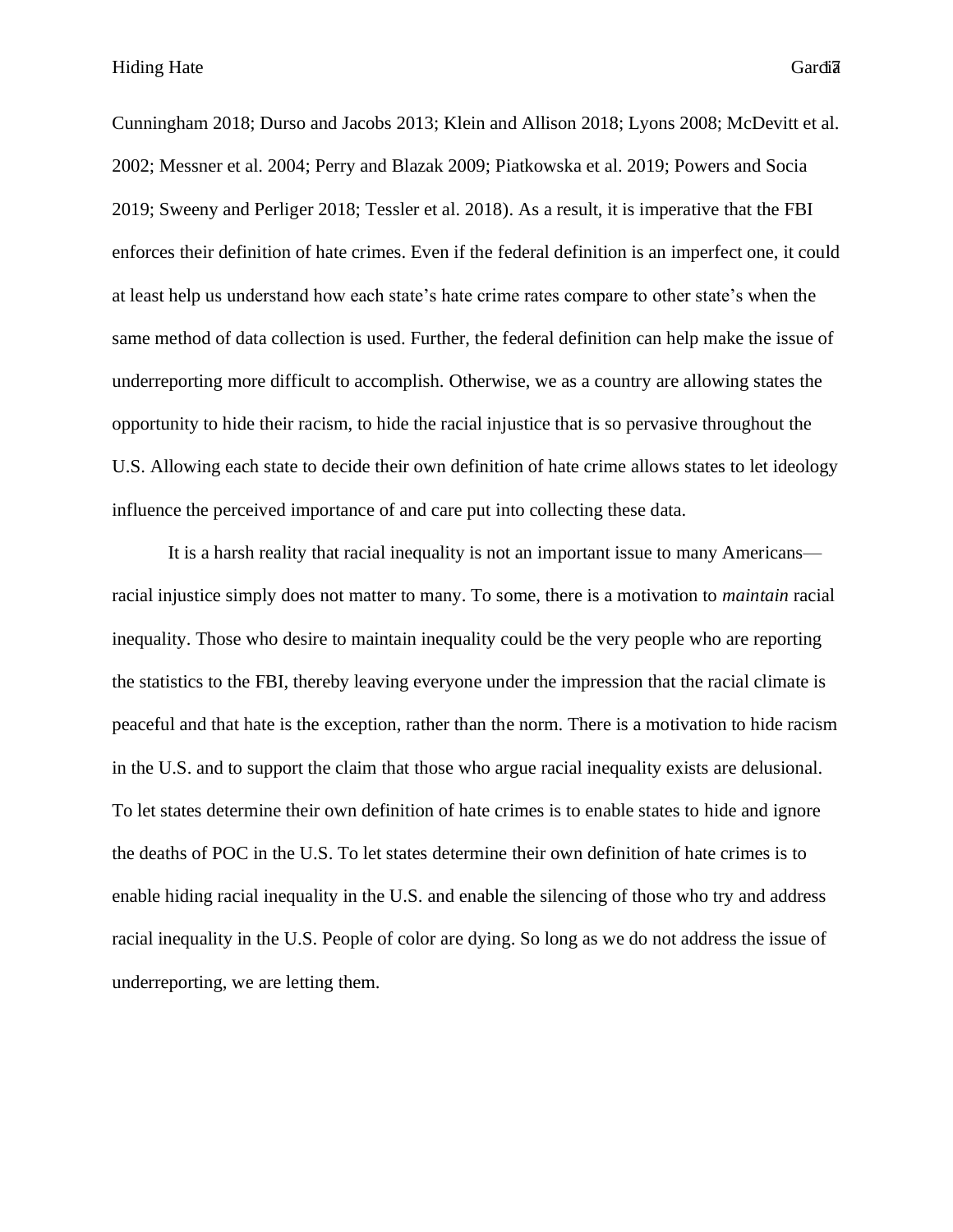## REFERENCES

- Alvarez-Benjumea, Amalia, and Fabian Winter. 2018. "Normative Change and Culture of Hate: An Experiment in Online Environments." *European Sociological Review* 34(3):223-237.
- Blee, Kathleen M. 2005. "Racial Violence in the United States." *Ethnic and Racial Studies*  28(4):599-619.
- ----------- 2007. "The Microdynamics of Hate Violence: Interpretive Analysis and Implications for Responses." *American Behavioral Scientist* 51(2):258-270.
- Blee, Kathleen M., and Kimberly A. Creasap. 2010. "Conservative and Right-Wing Movements." *Annual Review of Sociology* 36:269-86.
- Blumer, Herbert. 1958. "Race Prejudice as a Sense of Group Position." *The Pacific Sociological Review* 1(1):3-7.
- Craig, Maureen A., and Jennifer A. Richeson. 2014. "More Diverse Yet Less Tolerant? How the Increasingly Diverse Racial Landscape Affects White Americans' Racial Attitudes." *Personality and Social Psychology Bulletin* 40(6):750-761.
- Cronin, Shea W., Jack McDevitt, Amy Farrell, and James J. Nolan III. 2007. "Bias-Crime Reporting: Organizational Responses to Ambiguity, Uncertainty, and Infrequency in Eight Police Departments." *American Behavioral Scientist* 51(2):213-231.
- Cunningham, David. 2018. "Differentiating Hate: Threat and Opportunity as Drivers of Organization Vs Action." *Sociological Research Online* 23(2):507-517.
- Dixon, Liz and Larry Ray. 2007. "Current Issues and Developments in Race Hate Crime." *The Journal of Community and Criminal Justice* 54(2):109-124.
- Durso, Rachel M., and David Jacobs. 2013. "The Determinants of the Number of White Supremacist Groups; A Pooled Time-Series Analysis." *Social Problems* 60(1):128-144.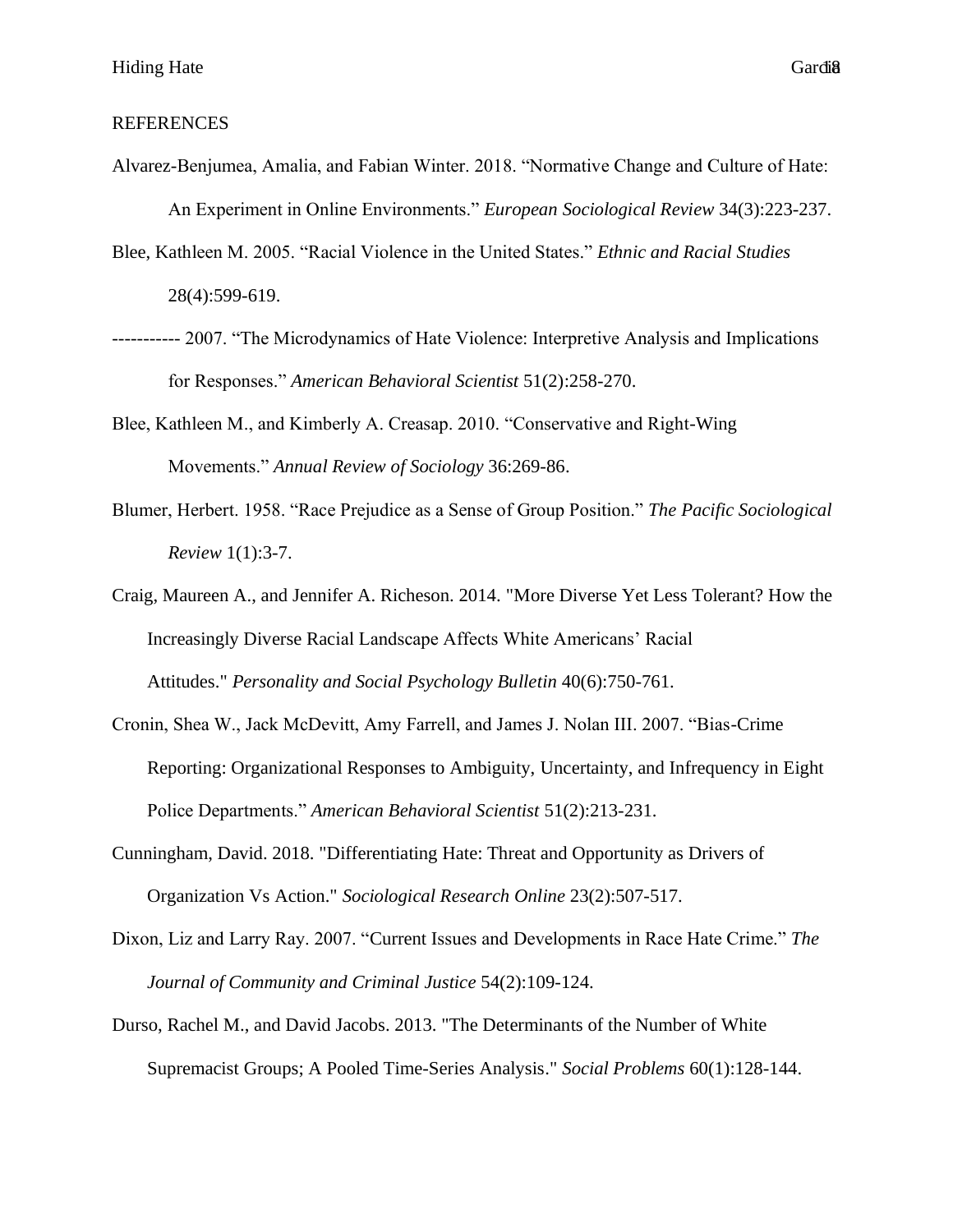- Hicks, Wendy L., and Bradley W. Hicks. 2014. "Polemic of Hate: How Mainstream Political Discourse Fueled the Growth in White Supremacy 2007-2012." *National Social Science Journal* 43(1):33-42.
- Jacobs, David and Daniel Tope. 2008. "Race, Crime, and Republican Strength: Minority Politics in the Post-Civil Rights Era." *Social Science Research* 37:1116-1129.
- Josey, Christopher S. 2010. "Hate Speech and Identity: An Analysis of Neo Racism and the Indexing of Identity." *Discourse & Society* 21(1):27-39.
- King, Ryan D. 2008. "Conservatism, Institutionalism, and the Social Control of Intergroup Conflict." *American Journal of Sociology* 113(5):1351-1393.
- Klein, Brent R., and Kayla Allison. 2018. "Accomplishing Difference: How Do Anti-Race/Ethnicity Bias Homicides Compare to Average Homicides in the United States?" *Justice Quarterly* 35(6):977-1003.
- Lantz, Brendan, Andrew S. Gladfelter, and R. Barry Ruback. 2019. "Stereotypical Hate Crimes and Criminal Justice Processing: A Multi-Dataset Comparison of Bias Crime Arrest Patterns by Offender and Victim Race." *Justice Quarterly* 36(2):193-224.
- Lyons, Christopher J. 2008. "Defending Turf: Racial Demographics and Hate Crime Against Blacks and Whites." *Social Forces* 87(1):357-385.
- Nolan, James J. III, Jack McDevitt, Shea Cronin, and Amy Farrell. 2004. "Learning to *See* Hate Crimes: A Framework for Understanding and Clarifying Ambiguities in Bias Crime Classification." *Criminal Justice Studies* 17(1):91-105.
- Nolan, James J., Stephen M. Haas, Erica Turley, Jake Stump, and Christina R. LaValle. 2015. "Assessing the 'Statistical Accuracy' of the National Incident-Based Reporting System Hate Crime Data." *American Behavioral Scientist* 59(12):1562-1587.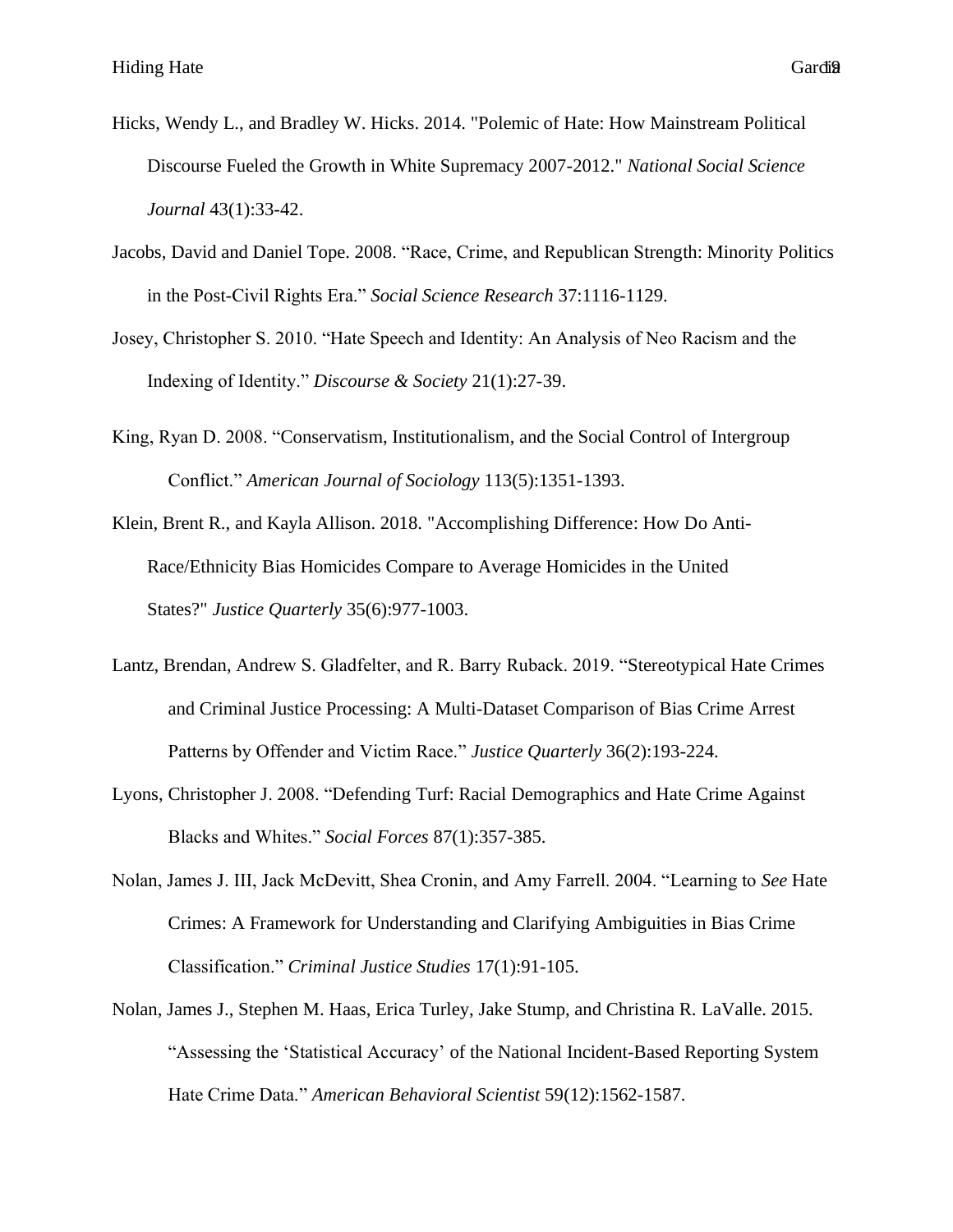- McDevitt, Jack, Jack Levin, and Susan Bennett. 2002. "Hate Crime Offenders: An Expanded Typology." *Journal of Social Issues* 58(2):303-317.
- McVeigh, Rory, and David Cunningham. 2012. "Enduring Consequences of Right-Wing Extremism: Klan Mobilization and Homicides in Southern Counties." *Social Forces* 90(3):843-862.
- McVeigh, Rory, Michael R. Welch, and Thoroddur Bjarnason. 2003. "Hate Crime Reporting as a Successful Social Movement Outcome." *American Sociological Review* 68(6):843-867.
- Messner, Steven F., Suzanne McHugh, and Richard B. Felson. 2004. "Distinctive Characteristics of Assaults Motivated by Bias." *Criminology* 42(3):585-618.
- Perry, Barbara and Randy Blazak. 2009. "Places for Races: The White Supremacist Movement Imagines U.S. Geography." *Journal of Hate Studies* 8(1):29-51.
- Piatkowska, Sylwia J., Steven F. Messner, and Andreas Hövermann. 2019. "Black Out-group Marriages and Hate Crime Rates: A Cross-sectional Analysis of U.S. Metropolitan Areas." *Journal of Research in Crime and Delinquency* 1-31. doi.org/10.1177/0022427819864142.
- Powers, Ráchael A., and Kelly M. Socia. 2019. "Racial Animosity, Adversary Effect, and Hate Crime: Parsing Out Injuries in Intraracial, Interracial, and Race-Based Offenses." *Crime & Delinquency* 65(4):447-473.
- Sweeney, Matthew M., and Arie Perliger. 2018. "Explaining the Spontaneous Nature of Far-Right Violence in the United States." *Perspectives on Terrorism* 12(6):52-71.
- Tessler, Robert A., Lynn Langton, Frederick P. Rivara, Monica S. Vavilala and Ali Rowhani-Rahbar. 2018. "Differences by Victim Race and Ethnicity in Race- and Ethnicity-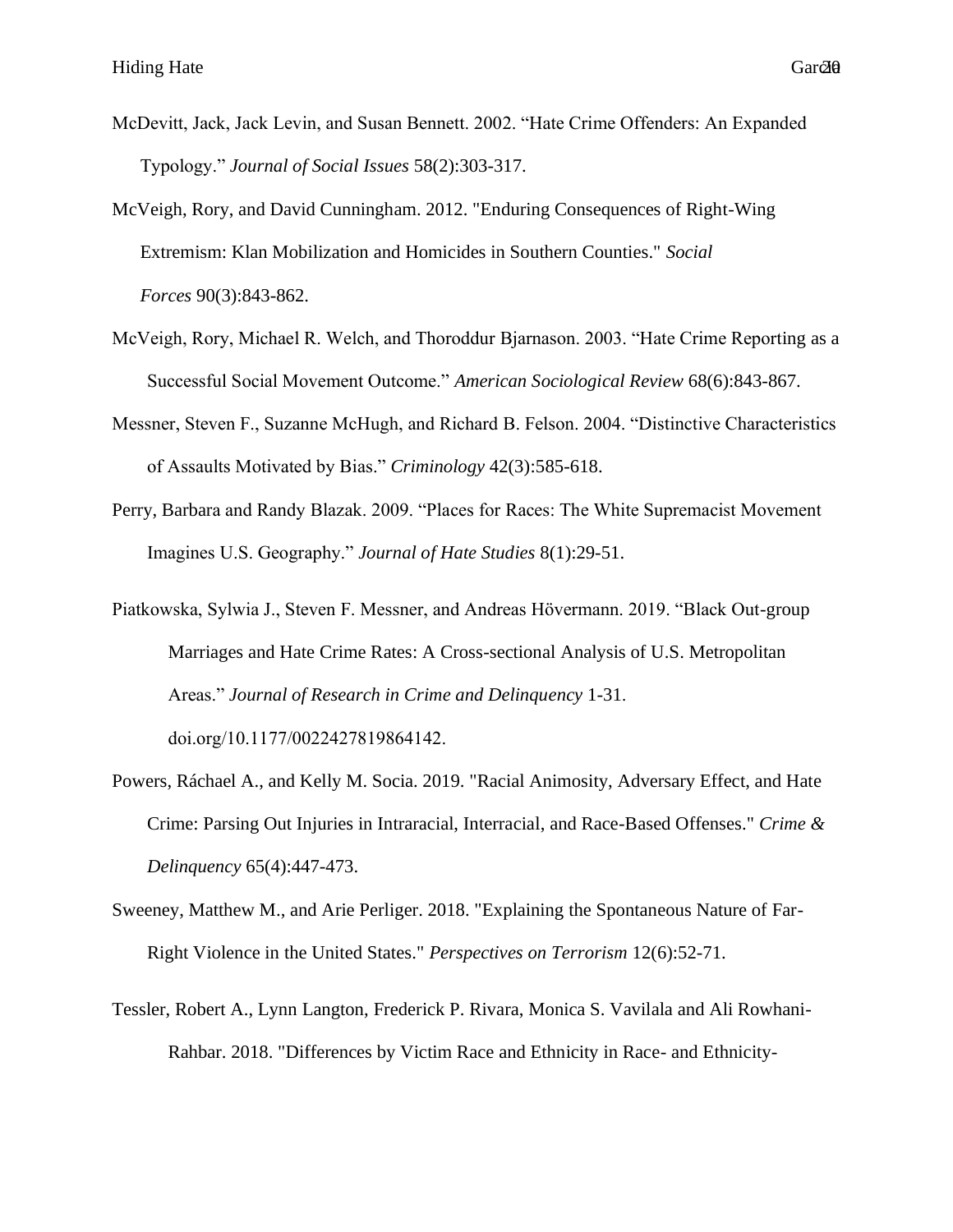Motivated Violent Bias Crimes: A National Study." *Journal of Interpersonal Violence* 1-

22. doi.org/10.1177/0886260518818428.

- U. S. Census Bureau. 2017. *American Community Survey, 2017.* http://www.census.gov/acs.
- U.S. Department of Justice. Federal Bureau of Investigation. 2018. *Hate Crime Statistics, 2017.*

[https://ucr.fbi.gov/hate-crime/2017.](https://ucr.fbi.gov/hate-crime/2017)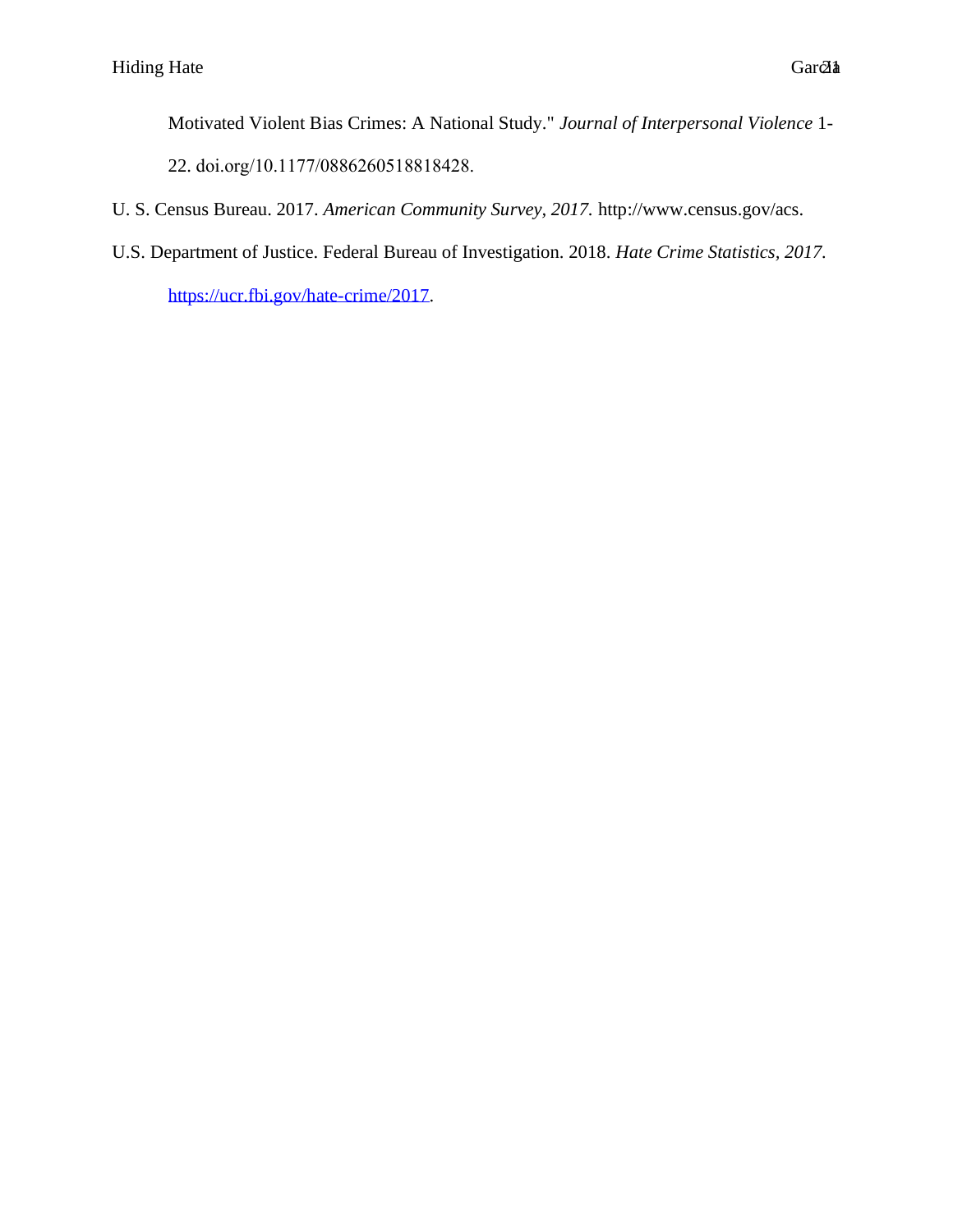# APPENDIX

| Table 1. Means and Standard Deviations for Variables $(N = 50)$ |       |                         |  |  |  |
|-----------------------------------------------------------------|-------|-------------------------|--|--|--|
| Variable                                                        |       | Mean Standard Deviation |  |  |  |
| Percent of Votes for Trump                                      | 49.40 | 11.658                  |  |  |  |
| Number of Hate Crimes Per Capita                                | 1.56  | 2.356                   |  |  |  |
| Percent of Whites                                               | 76 75 | 11 710                  |  |  |  |



Figure 1. Bar Chart of Percentage of Votes for Trump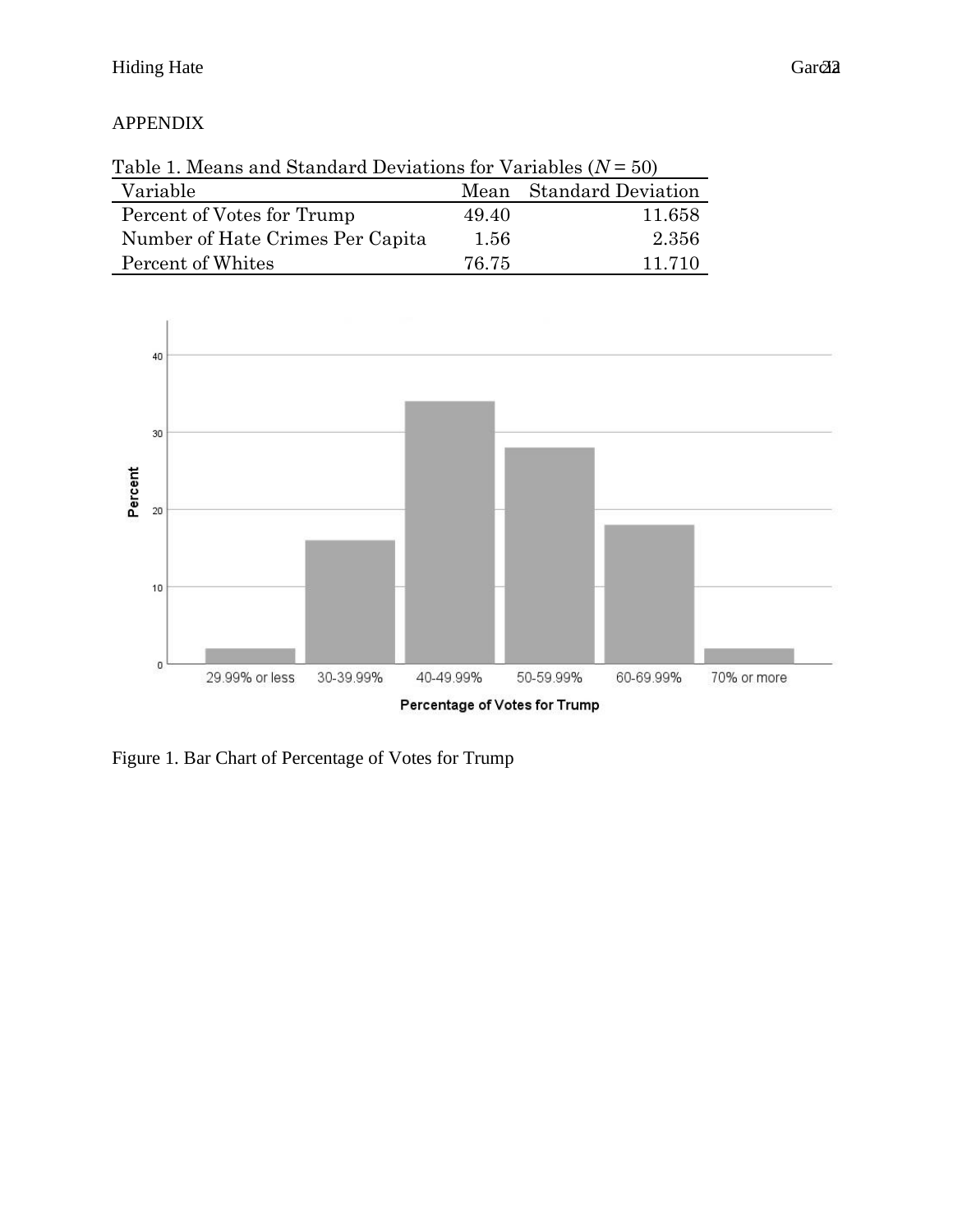

Figure 2. Bar Chart of Hate Crimes per Capita



Figure 3. Histogram of Percentage of Whites